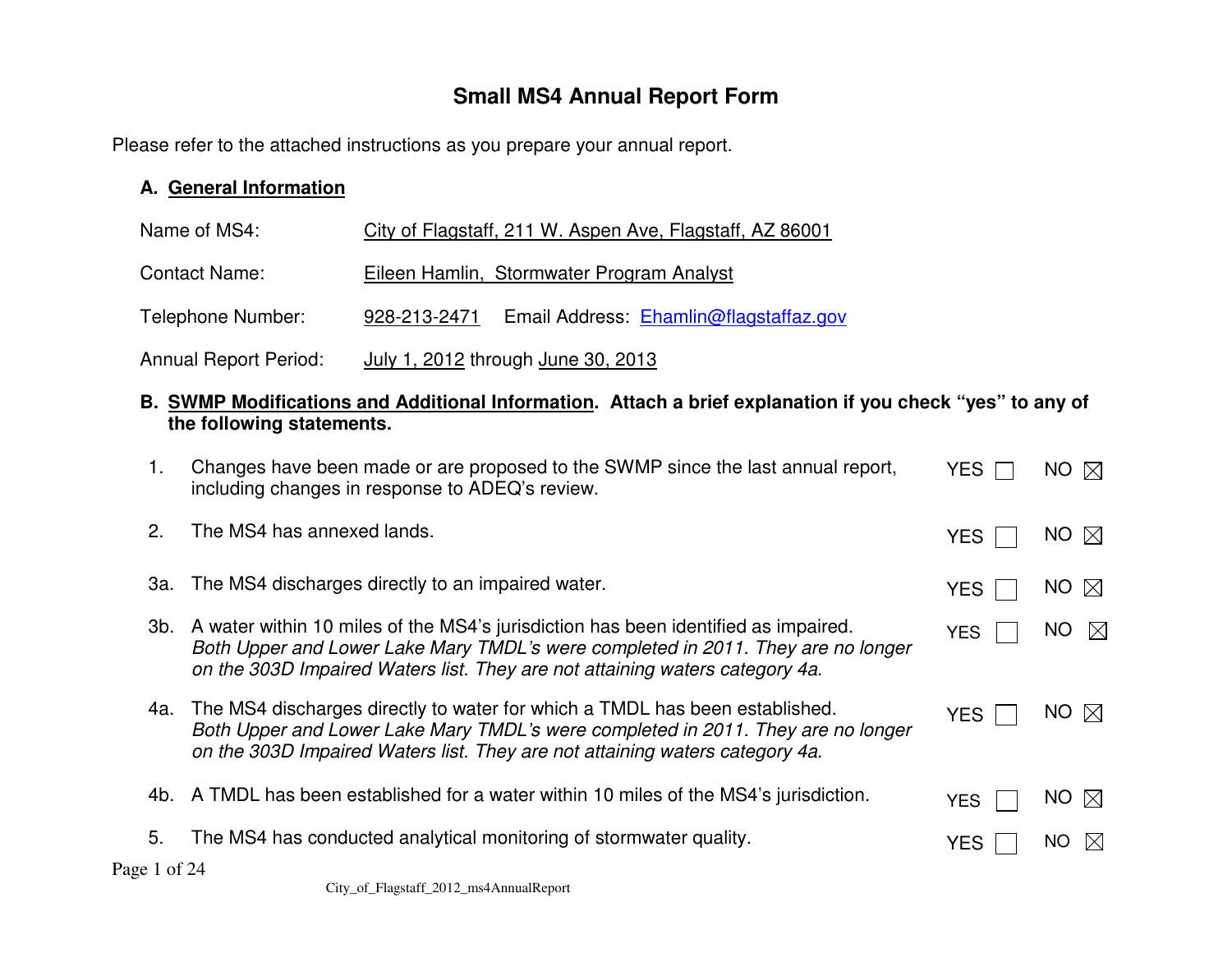6. The MS4 is relying on another government entity to satisfy some permit obligations.<br>ADEQ maintains enforcement authority on Industrial Permits; as well as SWPPP authority

#### **C. Stormwater Management Program Status. Provide the status of every BMP and measurable goal in your SWMP as described in the instructions.**

| <b>Minimum</b><br><b>Control</b><br><b>Measures</b>        | <b>BMP</b>                                                                                                                                  | <b>Measurable Goal</b><br>(steps to measure<br>progress)                                                                                                                           | New or<br><b>Revised</b> | <b>Start</b><br><b>Date</b> | Implementation Status/ Frequency/<br><b>Achievement Date</b><br>(completed, in progress, not<br>started)                                                                                                                                                                                                                                                                                                                                                                                                                                                                                                                    |
|------------------------------------------------------------|---------------------------------------------------------------------------------------------------------------------------------------------|------------------------------------------------------------------------------------------------------------------------------------------------------------------------------------|--------------------------|-----------------------------|-----------------------------------------------------------------------------------------------------------------------------------------------------------------------------------------------------------------------------------------------------------------------------------------------------------------------------------------------------------------------------------------------------------------------------------------------------------------------------------------------------------------------------------------------------------------------------------------------------------------------------|
| V.B.1.a<br><b>Public</b><br><b>Education</b><br>& Outreach | Collect brochures, fact sheets,<br>and other educational<br>materials from federal, state,<br>and local agencies or other<br>MS4 web sites. | City staff will contact agencies<br>and review web page<br>quarterly to ensure that the<br>most current information is<br>available.                                               |                          | April<br>2003               | <b>Complete.</b> On-going element of the<br>program:<br>Website - reviewed monthly. Items of<br>interest or significance are up-dated at<br>the monthly review.<br><b>Brochures</b> - Multiple brochures are<br>made available to the public through<br>the COF website as well as through<br>kiosks at City Hall & the library & other<br>public buildings. Brochures are<br>continually up-dated & replenished.<br>Sample copies are included with this<br>report.<br>Fact Sheets - from FEMA, CRS & the<br>NFIP program are made available at<br>City Hall & the library sample copies<br>are included with this report. |
|                                                            | Distribute information to the<br>general public and to specific<br>targeted audiences defined in<br>V.B.1.b. i.                             | City staff will write articles for<br>publication in City Scape<br>(identified in Table 1.2) once<br>during each permit year and<br>place the information on the<br>City's webpage |                          | April<br>2003               | <b>Complete.</b> Cityscape articles have<br>been published at least annually since<br>2003. Articles are generally published<br>more frequently than what is stated in<br>the SWMP requirements. Topics<br>addressed in the 2013 reporting year<br>have included: illicit discharge<br>regulation, Flagstaff Watershed<br>Protection Project, Rio de Flag<br>restoration, 15 minute make-over,<br>hazardous products center. Cityscape<br>magazine is made available to all<br>households through a City wide<br>mailing, it is also available in public<br>buildings as well as included in the                            |

#### **TABLE 1 Public Education & Outreach**

YES  $\boxtimes$  NO  $\Box$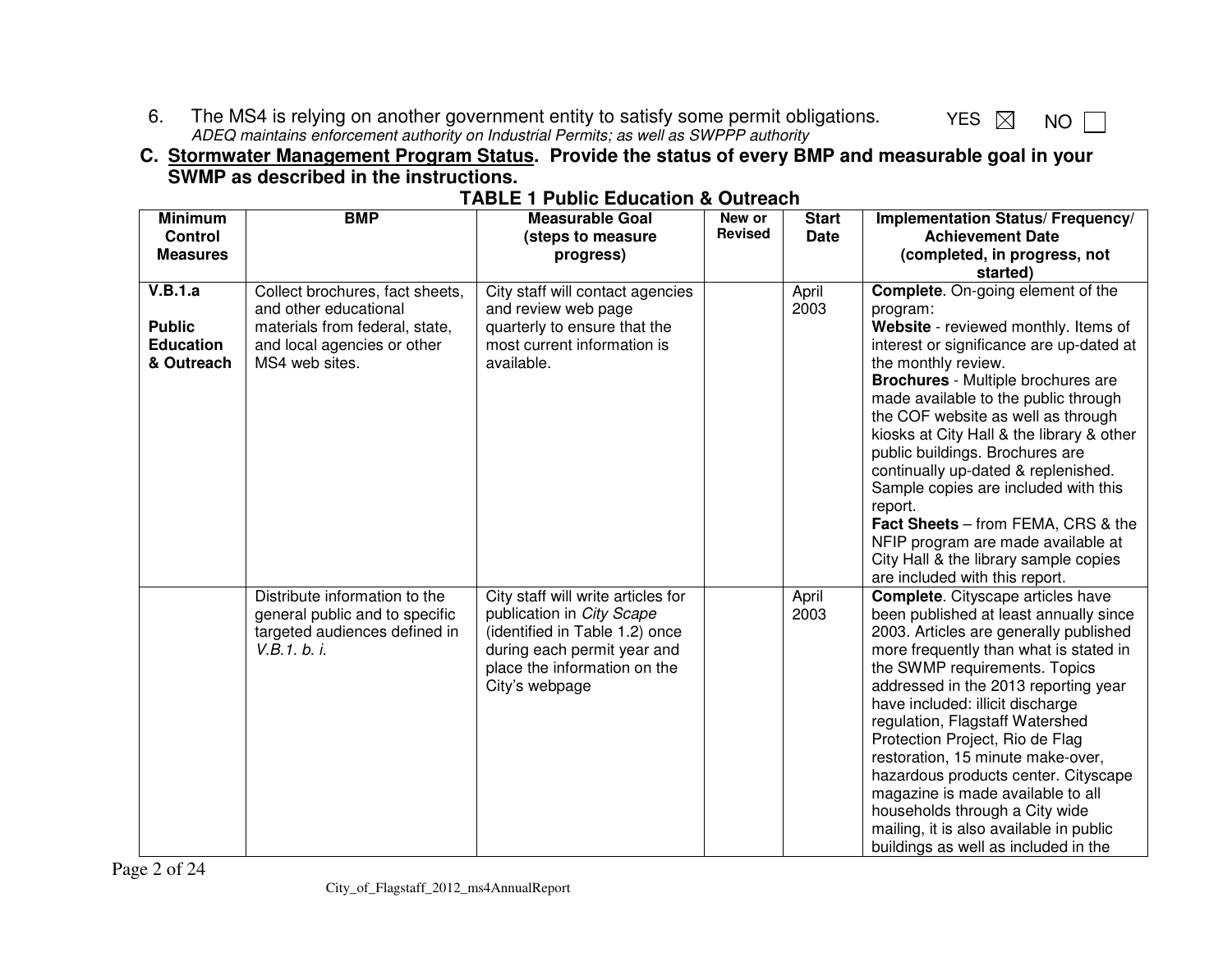| <b>Minimum</b><br><b>Control</b><br><b>Measures</b> | <b>BMP</b>                                                                                                                                                                                                                     | <b>Measurable Goal</b><br>(steps to measure<br>progress)                                                                                                                                                                                                     | New or<br><b>Revised</b> | <b>Start</b><br><b>Date</b> | Implementation Status/ Frequency/<br><b>Achievement Date</b><br>(completed, in progress, not<br>started)                                                                                                                                                                                                                                                                                                                                                                                                                                                                                                          |
|-----------------------------------------------------|--------------------------------------------------------------------------------------------------------------------------------------------------------------------------------------------------------------------------------|--------------------------------------------------------------------------------------------------------------------------------------------------------------------------------------------------------------------------------------------------------------|--------------------------|-----------------------------|-------------------------------------------------------------------------------------------------------------------------------------------------------------------------------------------------------------------------------------------------------------------------------------------------------------------------------------------------------------------------------------------------------------------------------------------------------------------------------------------------------------------------------------------------------------------------------------------------------------------|
|                                                     |                                                                                                                                                                                                                                |                                                                                                                                                                                                                                                              |                          |                             | newspaper distribution. A sample<br>publication is included with this report.                                                                                                                                                                                                                                                                                                                                                                                                                                                                                                                                     |
|                                                     | Provide educational materials<br>to the general public, specific<br>targeted audiences and City<br>employees on: The hazards of<br>illegal dumping and illicit<br>discharges to water quality<br>and public health and safety. | City staff with input from<br>various departments will<br>define goals and messages<br>for the public employees'<br>communication strategy.                                                                                                                  |                          | April<br>2003               | <b>Complete</b> on-going efforts through<br>cooperative training sessions with<br>Sustainability group. We evaluate the<br>effectiveness of the annual training<br>sessions and revise as needed.                                                                                                                                                                                                                                                                                                                                                                                                                 |
|                                                     |                                                                                                                                                                                                                                | The City will train public<br>employees on illicit<br>connections, construction site<br>management and good<br>housekeeping practices within<br>existing training sessions and<br>in targeted training sessions<br>as needed, annually updating<br>training. |                          | April<br>2004               | <b>Complete.</b> Annual training every<br>March. The training program is a joint<br>effort between SEMS (Sustainability<br>Environmental Mgmt Services) &<br>Stormwater. Training is conducted at<br>The Airport, Wildcat Hill Treatment<br>Plant, The Rio treatment Plant,<br>Maintenance Yard, Fleets & all<br>sessions are open for shift work<br>employees and those unable to attend<br>the meeting scheduled for their<br>individual work group. The training is<br>evaluated annually and up-dated to<br>provide a fresh approach. Training<br>schedule & sign-in sheets are included<br>with this report. |
|                                                     | The importance of<br>construction site management<br>to protect water quality and<br>reduce or eliminate sediment<br>and erosion problems.                                                                                     | The City staff will print<br>materials (brochure) on<br>construction site management<br>for general public and<br>construction site operator's<br>use. Construction site<br>requirements adopted by<br>Council.                                              |                          | Aug.<br>2004                | Complete. Distribute brochures,<br>posters & general info during SWPPP<br>& grading inspections. While<br>performing SWPPP & grading<br>inspections, staff continually stress<br>education & on-site management as<br>well as references to ADEQ site info<br>and other website sources of critical<br>information. We notify site project<br>managers of NOI & NOT requirements<br>as well as ESC requirements. Pre-<br>construction meetings are conducted<br>& contractors are notified of all<br>stormwater requirements &                                                                                    |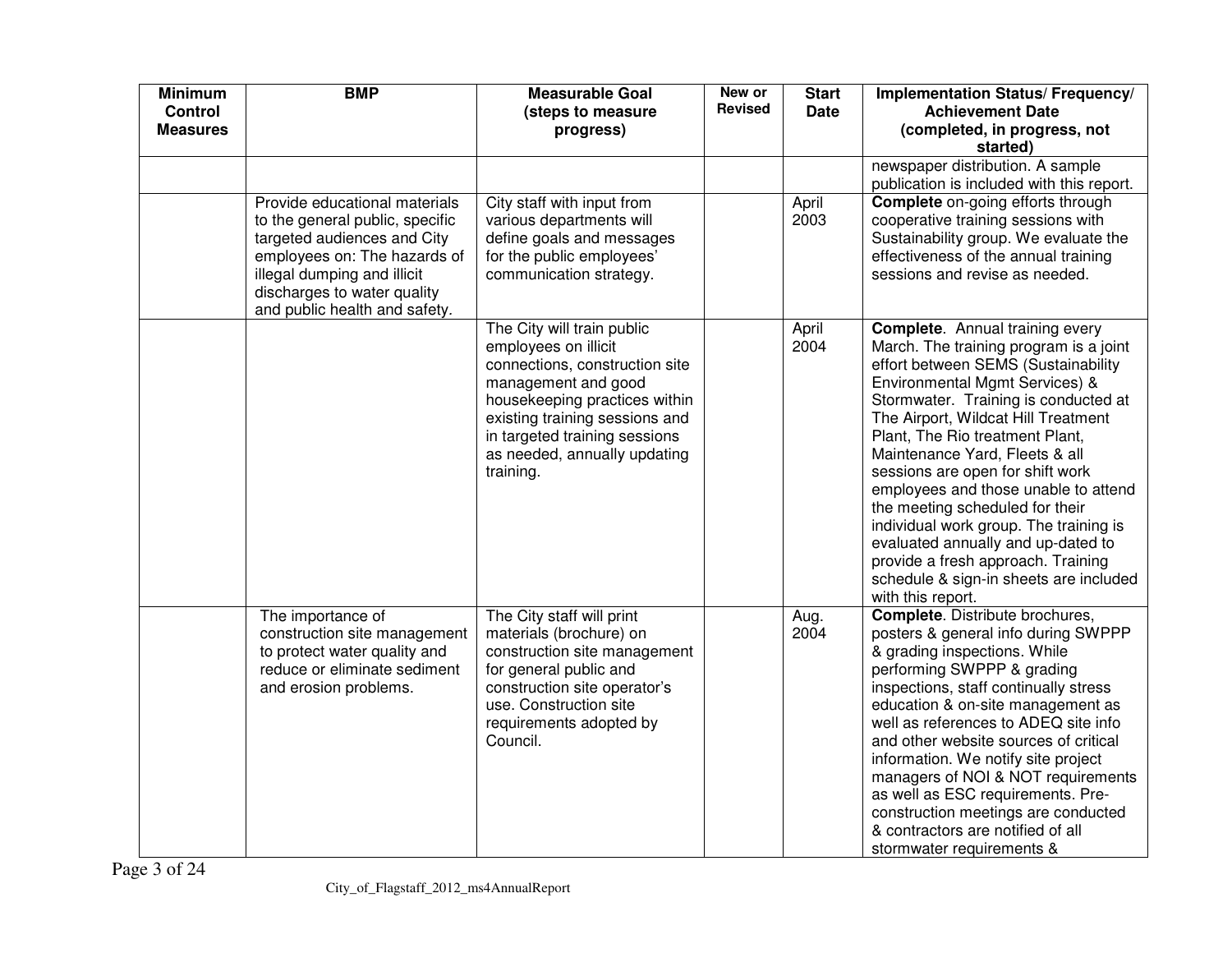| <b>Minimum</b><br>Control<br><b>Measures</b> | <b>BMP</b>                                                                                                                                                                                                                             | <b>Measurable Goal</b><br>(steps to measure<br>progress)                                                                                                                                                  | New or<br><b>Revised</b> | <b>Start</b><br><b>Date</b> | Implementation Status/ Frequency/<br><b>Achievement Date</b><br>(completed, in progress, not<br>started)                                                                                                                                                                                                                                                                                                                                                                                                              |
|----------------------------------------------|----------------------------------------------------------------------------------------------------------------------------------------------------------------------------------------------------------------------------------------|-----------------------------------------------------------------------------------------------------------------------------------------------------------------------------------------------------------|--------------------------|-----------------------------|-----------------------------------------------------------------------------------------------------------------------------------------------------------------------------------------------------------------------------------------------------------------------------------------------------------------------------------------------------------------------------------------------------------------------------------------------------------------------------------------------------------------------|
|                                              |                                                                                                                                                                                                                                        |                                                                                                                                                                                                           |                          |                             | regulations.                                                                                                                                                                                                                                                                                                                                                                                                                                                                                                          |
|                                              |                                                                                                                                                                                                                                        | City Staff will print and<br>distribute information directly<br>to construction managers and<br>development community on<br>construction site requirements<br>adopted by City Council                     |                          | July<br>2004                | <b>Complete</b> Staff conducts pre-<br>construction meetings with builders &<br>developers. Presentations are<br>continually developed & offered as<br>appropriate to address newer<br>approaches such as Low Impact<br>Development (LID) (example of<br>presentation included with back-up<br>documentation). Continuing public ed<br>includes presentations to Council at<br>public meetings, and to the ASCE,<br>also builders groups. On-going<br>education is also provided during site<br>visits & inspections. |
|                                              | Pollution prevention<br>strategies for daily operations<br>including the impacts of<br>improper disposal of<br>household chemicals and<br>provide support for the City's<br>program for collection and<br>disposal of such pollutants. | City staff will collect PR<br>materials on illicit discharge<br>programs developed by<br>Phase I communities and<br>EPA and select materials for<br>use in Flagstaff; place on<br>website as appropriate. |                          | March<br>2004               | <b>Complete</b> research and utilize source<br>information throughout permit term.<br>Continually up-date for annual<br>employee training & New employee<br>training. The Household Hazardous<br>Products Center provides residents<br>and qualifying businesses with a<br>permanent year round facility for<br>proper handling, storage and<br>recycling/disposal of hazardous waste.<br>The Drop & Swap program contains<br>free reusable products to encourage<br>reuse, reduction and recycling.                  |
|                                              |                                                                                                                                                                                                                                        | City staff will print and<br>distribute PR materials on<br>illicit discharge hazards.<br>These materials will be placed<br>in library, City Hall and other<br>appropriate public buildings.               |                          | October<br>2004             | <b>Complete.</b> This is an on-going<br>element of the program and includes<br>distributed outreach and educational<br>materials at Earth Day events, HHPC<br>and includes cooperative efforts with<br>code enforcement and other city<br>depts. Many public programs are<br>available including the hazardous<br>products center and a tire collection<br>day as well as bulky trash pick-up.                                                                                                                        |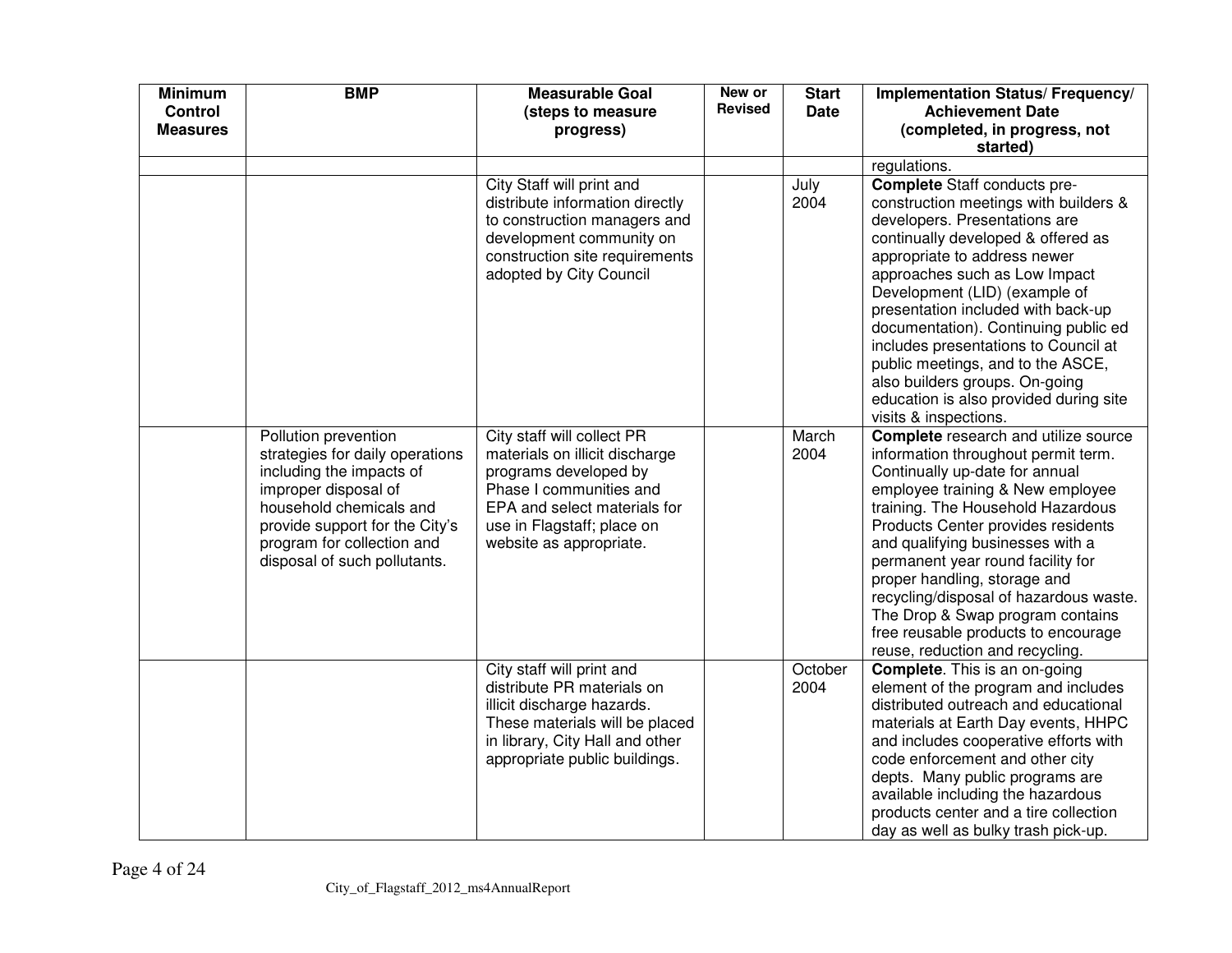| <b>Minimum</b><br><b>Control</b><br><b>Measures</b> | <b>BMP</b>                                                                                                                                                                                                                                                                                                                                | <b>Measurable Goal</b><br>(steps to measure<br>progress)                                                                                                                                                                                                                                                                                            | New or<br><b>Revised</b> | <b>Start</b><br><b>Date</b> | Implementation Status/ Frequency/<br><b>Achievement Date</b><br>(completed, in progress, not<br>started)                                                                                                                                                                                                                                                                                                                                                                                                                                                                                                                                                |
|-----------------------------------------------------|-------------------------------------------------------------------------------------------------------------------------------------------------------------------------------------------------------------------------------------------------------------------------------------------------------------------------------------------|-----------------------------------------------------------------------------------------------------------------------------------------------------------------------------------------------------------------------------------------------------------------------------------------------------------------------------------------------------|--------------------------|-----------------------------|---------------------------------------------------------------------------------------------------------------------------------------------------------------------------------------------------------------------------------------------------------------------------------------------------------------------------------------------------------------------------------------------------------------------------------------------------------------------------------------------------------------------------------------------------------------------------------------------------------------------------------------------------------|
|                                                     |                                                                                                                                                                                                                                                                                                                                           | City staff will incorporate<br>water quality messages in<br>existing household chemical<br>management program                                                                                                                                                                                                                                       |                          | July<br>2003                | Complete. Includes: Cityscape for all<br>years of the permit, Earthday events<br>2008 thru 2012. The City's Household<br>Hazardous Products Center has a<br>drop & swap program available to the<br>public. It is widely advertised & utilized<br>by the community. Sample copies of<br>brochures are included with this<br>report.                                                                                                                                                                                                                                                                                                                     |
|                                                     | Educate children on the<br>importance of water quality<br>and how they can help protect<br>the environment.                                                                                                                                                                                                                               | City staff will create a pilot<br>program for education of<br>grade-school children working<br>with local school system to<br>finalize program and gain<br>approval to test in local school<br>system. Based on approval<br>of school system, implement<br>pilot program for grade school<br>children and evaluate; expand<br>depending on outcome. |                          | July<br>2004                | <b>Complete.</b> Staff have met with<br><b>Environmental Services Education</b><br>Coordinator, Water Conservation<br>Education Trainer. Stormwater staff<br>as well as brownfields staff. Frances<br>Short Pond is used by neighboring<br>middle & grade school students as an<br>on-going education resource with a<br>rain & stage gauge at the pond. We<br>continue to be invited to give<br>presentations to classrooms in the<br>area schools. Topics include: LID,<br>water conservation & rainwater<br>harvesting and participation in the<br>Project WET water education event<br>(presentation example included in<br>back-up documentation). |
|                                                     | Establish stormwater page on<br>City's webpage using it to<br>provide information and to<br>receive input and complaints<br>in support of construction site<br>management and post<br>construction controls as well<br>as to provide electronic<br>reporting capability for Illicit<br>Discharge Detection &<br>Elimination notification. | City staff will coordinate<br>internally with Information<br>Technologies staff to draft<br>page layout, links and email<br>capability.                                                                                                                                                                                                             |                          | April<br>2004               | Complete June 2004.                                                                                                                                                                                                                                                                                                                                                                                                                                                                                                                                                                                                                                     |
|                                                     |                                                                                                                                                                                                                                                                                                                                           | City staff will create a                                                                                                                                                                                                                                                                                                                            |                          | October                     | <b>Complete:</b> Contains many key                                                                                                                                                                                                                                                                                                                                                                                                                                                                                                                                                                                                                      |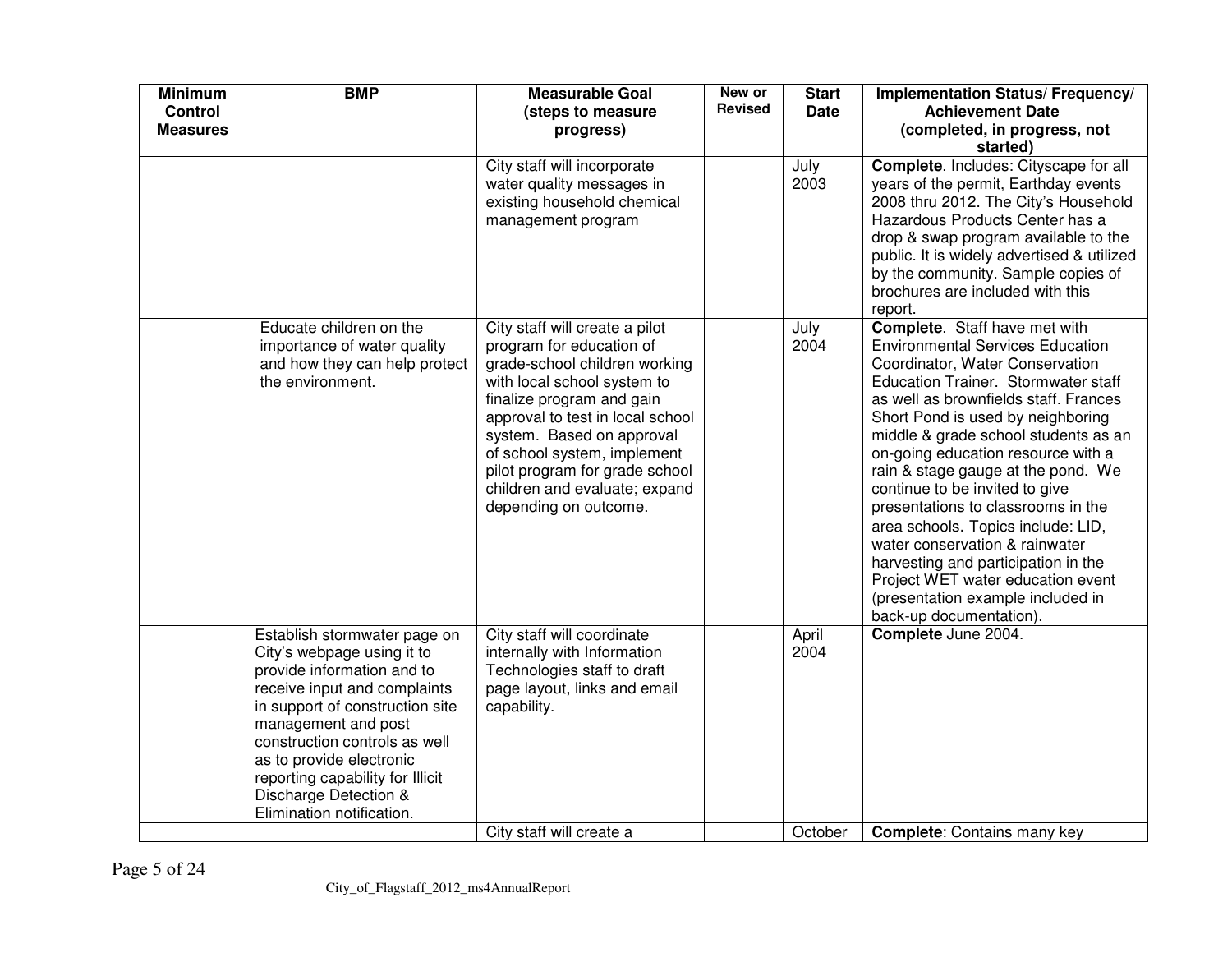| <b>Minimum</b><br><b>Control</b><br><b>Measures</b> | <b>BMP</b> | <b>Measurable Goal</b><br>(steps to measure<br>progress)                                                                | New or<br><b>Revised</b> | <b>Start</b><br><b>Date</b> | Implementation Status/ Frequency/<br><b>Achievement Date</b><br>(completed, in progress, not<br>started)                                                                                                                                                                                                                             |
|-----------------------------------------------------|------------|-------------------------------------------------------------------------------------------------------------------------|--------------------------|-----------------------------|--------------------------------------------------------------------------------------------------------------------------------------------------------------------------------------------------------------------------------------------------------------------------------------------------------------------------------------|
|                                                     |            | stormwater page on the City's<br>website and track the number<br>of hits to evaluate use.                               |                          | 2003                        | elements & links to FEMA, EPA & the<br>local stormwater ordinances Hits to<br>the site during the 2013 reporting<br>period -- indicate 3,807 site visits and<br>7,999 page views See our website at<br>http://www.flagstaffstormwater.com/ or<br>choose Stormwater from the Links at<br>the bottom center of the City's<br>homepage. |
|                                                     |            | City staff will update website<br>throughout permit period,<br>placing current information on<br>site at least monthly. |                          | June<br>2004                | <b>Complete.</b> This is an on-going<br>element of the program which includes<br>monthly review and up-date of current<br>items of interest or action as well as a<br>news items and progress status up-<br>dates on stormwater projects. Some<br>page copies included with this report.                                             |

End of Table 1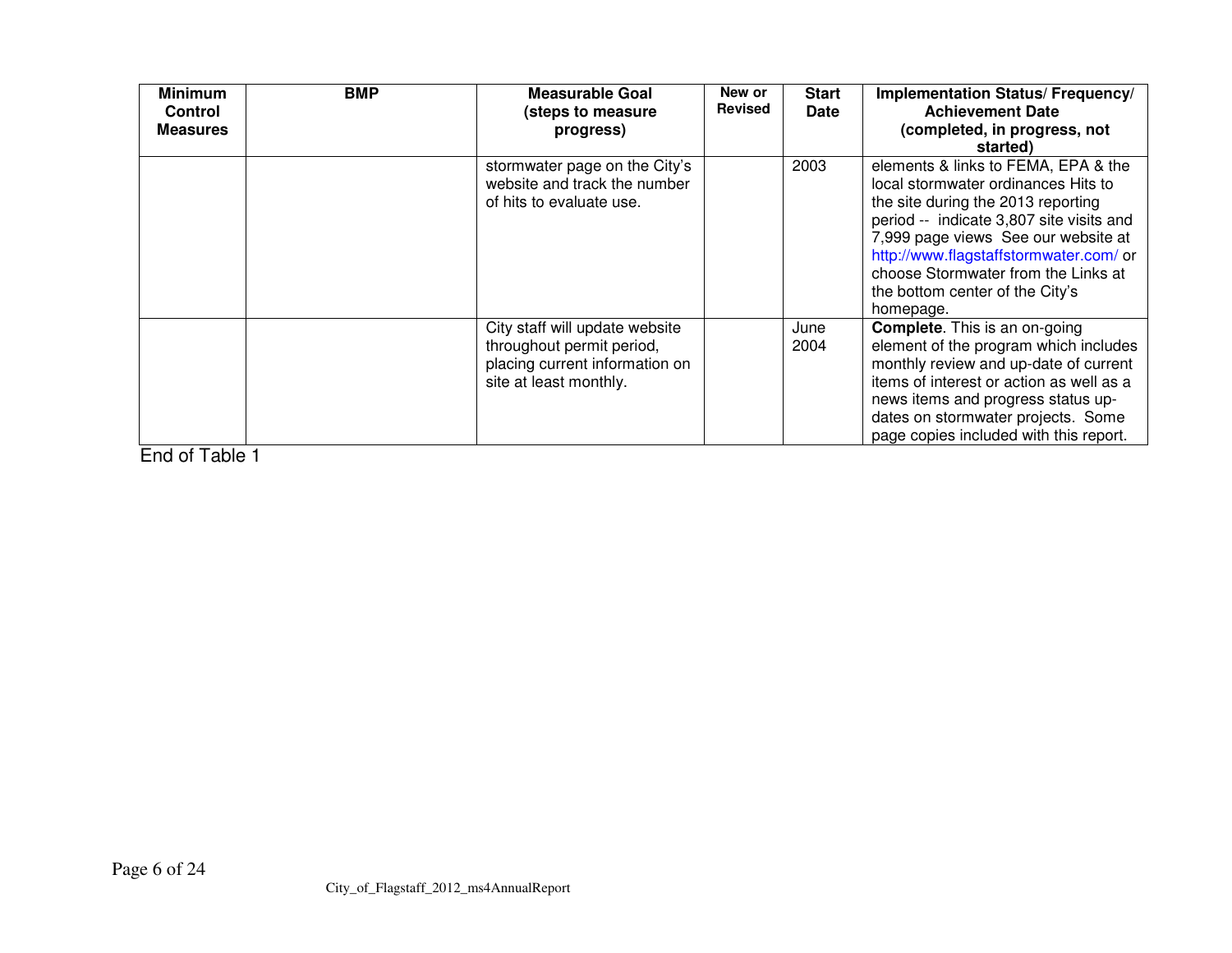| <b>Minimum</b><br><b>Control</b><br><b>Measures</b>         | <b>BMP</b>                                                                                                                                                                                                                                                                            | <b>Measurable Goal</b><br>(Steps to measure<br>progress)                                                                                                                                                                                                                                                                                                                                                                                              | New or<br><b>Revised</b> | <b>Start</b><br><b>Date</b> | Implementation Status/ Frequency/<br><b>Achievement Date</b><br>(completed, in progress, not<br>started)                                                                                                                                                                                                                                                                                                                                                                                                                                                                                                                                                                                                                                                                                                                                                                                                                                                                                                                                                                        |
|-------------------------------------------------------------|---------------------------------------------------------------------------------------------------------------------------------------------------------------------------------------------------------------------------------------------------------------------------------------|-------------------------------------------------------------------------------------------------------------------------------------------------------------------------------------------------------------------------------------------------------------------------------------------------------------------------------------------------------------------------------------------------------------------------------------------------------|--------------------------|-----------------------------|---------------------------------------------------------------------------------------------------------------------------------------------------------------------------------------------------------------------------------------------------------------------------------------------------------------------------------------------------------------------------------------------------------------------------------------------------------------------------------------------------------------------------------------------------------------------------------------------------------------------------------------------------------------------------------------------------------------------------------------------------------------------------------------------------------------------------------------------------------------------------------------------------------------------------------------------------------------------------------------------------------------------------------------------------------------------------------|
| V.B.2<br><b>Public</b><br>Involvement<br>&<br>Participation | Comply with public notice<br>requirements for any newly<br>created or revised ordinances.<br>Conduct public meetings to<br>discuss the permit and its<br>renewal in year 5 as well as<br>any significant changes to the<br>proposed program over the<br>remaining term of the permit. | The City will provide public<br>notices pursuant to standard<br>requirements and procedures<br>regarding meetings and<br>opportunities for participation<br>in the development and<br>implementation of the permit<br>program.                                                                                                                                                                                                                        |                          | March<br>2004               | <b>Complete.</b> Notification for all public<br>meetings including the Water<br>Commission, council meetings and<br>any public meetings are in<br>compliance with Open Meeting Laws.                                                                                                                                                                                                                                                                                                                                                                                                                                                                                                                                                                                                                                                                                                                                                                                                                                                                                            |
|                                                             | Stormwater Staff will organize<br>and actively participate in a<br><b>Citizens Advisory Committee</b><br>to receive citizen input and to<br>assist in dissemination of<br>program objectives to the<br>Community.                                                                     | Stormwater staff will host<br>monthly meetings of a<br>Citizens advisory committee.<br>This committee will be<br>composed of 11 voting<br>members. To include<br>representation from<br>commercial and residential<br>property owners, retail &<br>service business, consulting &<br>engineering, home builders,<br>non-profit organizations,<br>environmental groups, NAU<br>and Flagstaff City Council. As<br>stated in resolution No. 2005-<br>81. |                          | December<br>2000            | <b>Complete.</b> The original citizens<br>Stormwater Advisory Committee was<br>formed by Council Resolution No.<br>2005-81. This is an on-going element<br>of the program. Beginning FY 2009,<br>the committee was combined with the<br>Water Commission to complement<br>internal reorganization assignments.<br>The commission meets monthly and<br>continues in the same advisory<br>capacity. This is an active, aware and<br>very involved group with a diverse<br>background including professional<br>expertise in engineering, channel<br>design, municipal regulations,<br>construction and State agency<br>representation. Items presented to<br>the Commission during the reporting<br>period include: Proposed Floodplain<br>Ordinance Revisions, Stormwater<br>Program Policy, Stormwater Capital<br>Improvements Plans, Rainwater<br>Harvesting Stakeholder findings.<br>Minutes of the related meetings are<br>included with this report. Additionally,<br>this year a Flagstaff Watershed<br>Protection Project (FWPP) was<br>developed. This is a multi-agency |

#### **Table 2 Public Involvement & Participation**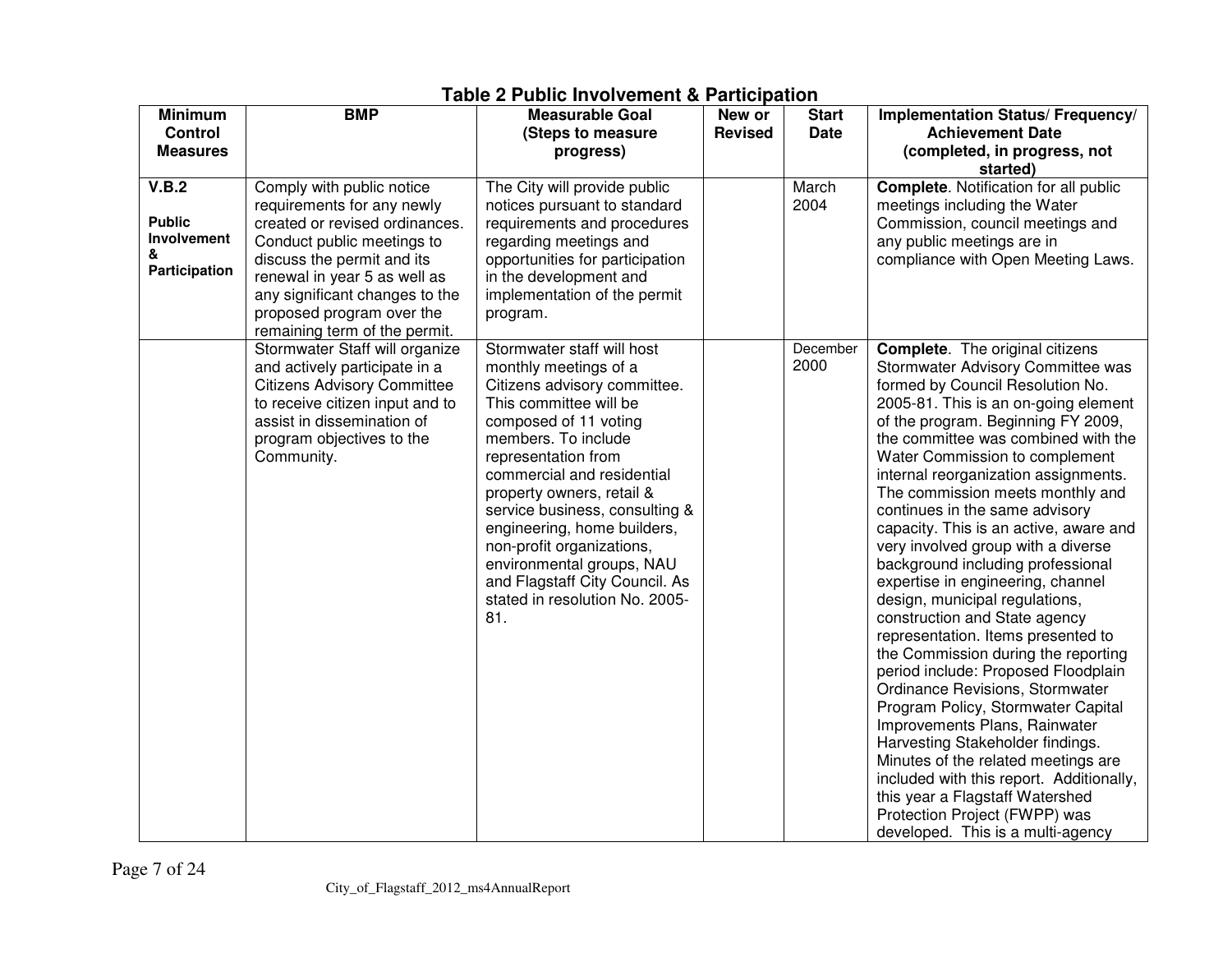| <b>Minimum</b><br><b>Control</b><br><b>Measures</b> | <b>BMP</b>                                                                                                                                                                                            | <b>Measurable Goal</b><br>(Steps to measure<br>progress)                                                                                                                                                          | New or<br><b>Revised</b> | <b>Start</b><br><b>Date</b> | Implementation Status/ Frequency/<br><b>Achievement Date</b><br>(completed, in progress, not<br>started)                                                                                                                                                                                                                                                                                                                                                                                                                                                                                                           |
|-----------------------------------------------------|-------------------------------------------------------------------------------------------------------------------------------------------------------------------------------------------------------|-------------------------------------------------------------------------------------------------------------------------------------------------------------------------------------------------------------------|--------------------------|-----------------------------|--------------------------------------------------------------------------------------------------------------------------------------------------------------------------------------------------------------------------------------------------------------------------------------------------------------------------------------------------------------------------------------------------------------------------------------------------------------------------------------------------------------------------------------------------------------------------------------------------------------------|
|                                                     |                                                                                                                                                                                                       |                                                                                                                                                                                                                   |                          |                             | force to deal with area watershed<br>protection concerns. Program flyer is<br>included with back up documentation<br>in this report.                                                                                                                                                                                                                                                                                                                                                                                                                                                                               |
|                                                     | Develop a volunteer-based<br>program, similar to the "Adopt<br>a Highway" program utilized<br>throughout the nation for litter<br>control on roadways, to<br>address the clean up of local<br>washes. | City staff will research<br>structure and legal<br>requirements necessary to<br>establish a volunteer program<br>with the assistance of the City<br>Attorney.                                                     |                          | October<br>2004             | <b>Complete.</b> Staff researched liability<br>concerns regarding having volunteers<br>do stream assessment, clean-up days<br>and adopt an Ave. work.                                                                                                                                                                                                                                                                                                                                                                                                                                                              |
|                                                     |                                                                                                                                                                                                       | City staff will create program<br>structure & policies and then<br>publicize using Public<br><b>Education and Outreach</b><br>communication tools.                                                                |                          | Novemb<br>er 2004           | Complete. We have a volunteer<br>program the Flagstaff Area Stream<br>Team. The stream team is evaluating,<br>assessing and restoring reaches<br>within the Rio as well as other<br>washes in the area & doing multiple<br>clean-up projects. Examples of some<br>of the Stream Activities are included<br>with this report. Project detail is<br>available at this link:<br>http://www.flagstaffstormwater.com/in<br>dex.aspx?nid=82                                                                                                                                                                              |
|                                                     |                                                                                                                                                                                                       | City will establish up to 10<br>wash adoptions each year,<br>providing training materials<br>and advice to the volunteer<br>groups as well as receiving<br>input on any concerns<br>identified by the volunteers. |                          | July<br>2005                | <b>Complete.</b> This is an on-going<br>element of the Stormwater program.<br>The Flagstaff Area Stream Team<br>inspects, investigates and removes<br>litter from washes in the City. In<br>October of each year staff host Make<br>A Difference Day. Volunteers include<br>Boy Scouts, AmeriCorps, and<br>community volunteers. Planting & re-<br>vegetation in the stream bed is<br>conducted along with removal of<br>invasive species. The City continues<br>with the Eyeful Tower of Trash as well<br>as the 15 Minute Makeover. Each<br>Oct. participants register to do a 15<br>minute clean-up in the area |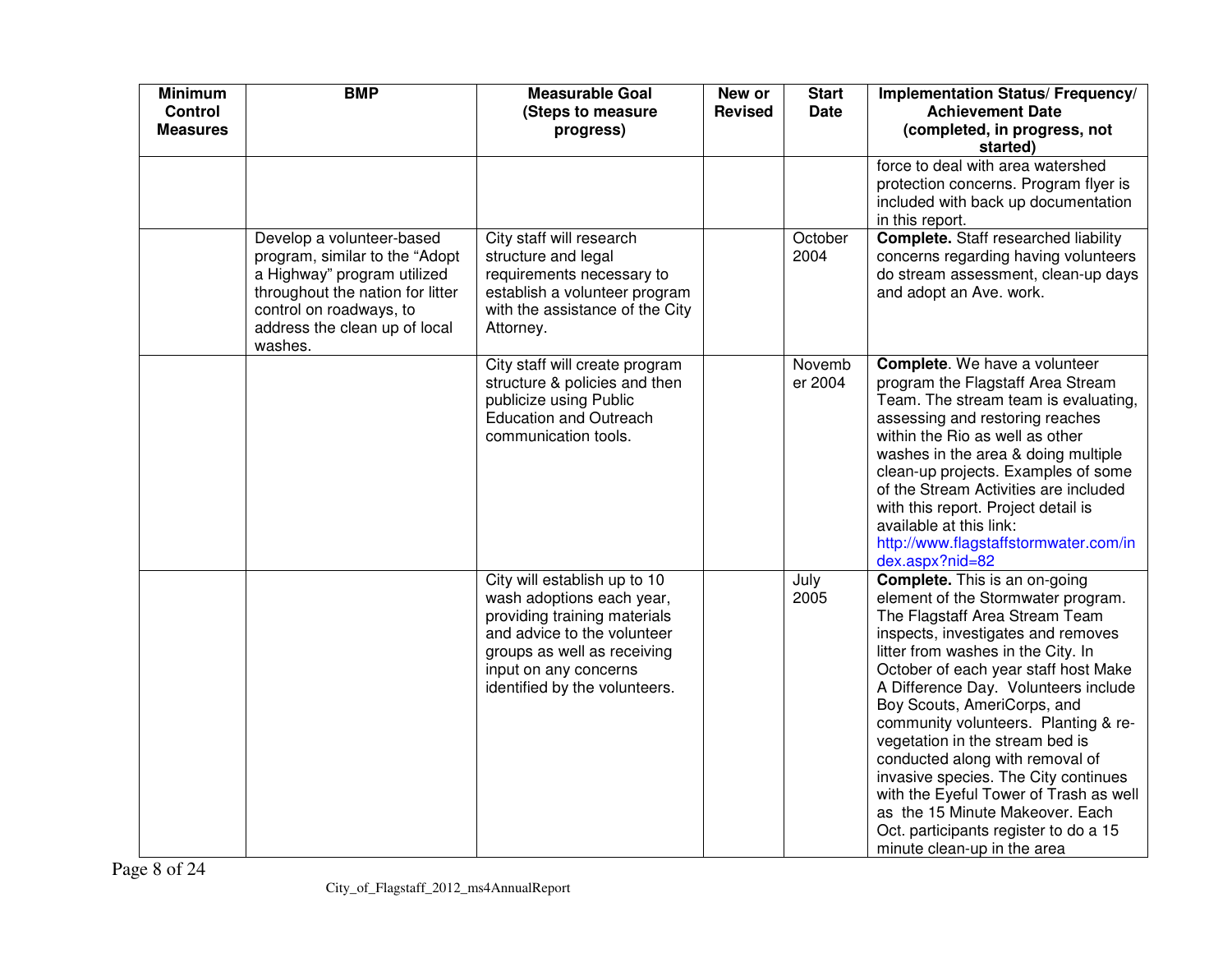| <b>Minimum</b><br>Control<br><b>Measures</b> | <b>BMP</b>                                                                                                           | <b>Measurable Goal</b><br>(Steps to measure<br>progress)                                                                                                          | New or<br><b>Revised</b> | <b>Start</b><br><b>Date</b> | Implementation Status/ Frequency/<br><b>Achievement Date</b><br>(completed, in progress, not<br>started)                                                                                                                                                                                                                                                                                                                                                                                                                                                                                                                   |
|----------------------------------------------|----------------------------------------------------------------------------------------------------------------------|-------------------------------------------------------------------------------------------------------------------------------------------------------------------|--------------------------|-----------------------------|----------------------------------------------------------------------------------------------------------------------------------------------------------------------------------------------------------------------------------------------------------------------------------------------------------------------------------------------------------------------------------------------------------------------------------------------------------------------------------------------------------------------------------------------------------------------------------------------------------------------------|
|                                              | Provide public input into the<br>SWMP throughout the permit<br>period and during renewal of<br>the permit in year 5. | City staff will publish the<br>SWMP, the NOI & the annual<br>report on the website and<br>accept public comment or                                                |                          | Sept.<br>2004               | immediate to them. The City hosts a<br>Dump the Drugs event where<br>prescription medications can be<br>disposed of properly. We also host a<br>Shred-a-thon. Approximately 4400 lbs<br>of paper were collected & shred. The<br>dump the drugs event is conducted<br>twice per year. The City also<br>sponsors a free tire disposal facility.<br>The City hosted a free e-waste<br>recycling event. Copies of public<br>notices are included with this report<br><b>Complete.</b> The current version of<br>each document is available on the<br>website and a contact person is<br>listed. The most current annual report |
|                                              |                                                                                                                      | suggestions for improvement.                                                                                                                                      |                          |                             | is available as a download on the<br>Stormwater section website at<br>http://www.flagstaffstormwater.com/                                                                                                                                                                                                                                                                                                                                                                                                                                                                                                                  |
|                                              |                                                                                                                      | City staff will hold public<br>meetings during renewal of<br>permit in the fall of 2007 and<br>City Council will hold a<br>hearing on the renewal<br>application. |                          | Septemb<br>er 2007          | Not Started. No activity due during<br>this reporting period since neither the<br>NPDES nor the AZPDES permit are<br>re-written at this time.                                                                                                                                                                                                                                                                                                                                                                                                                                                                              |

End of Table 2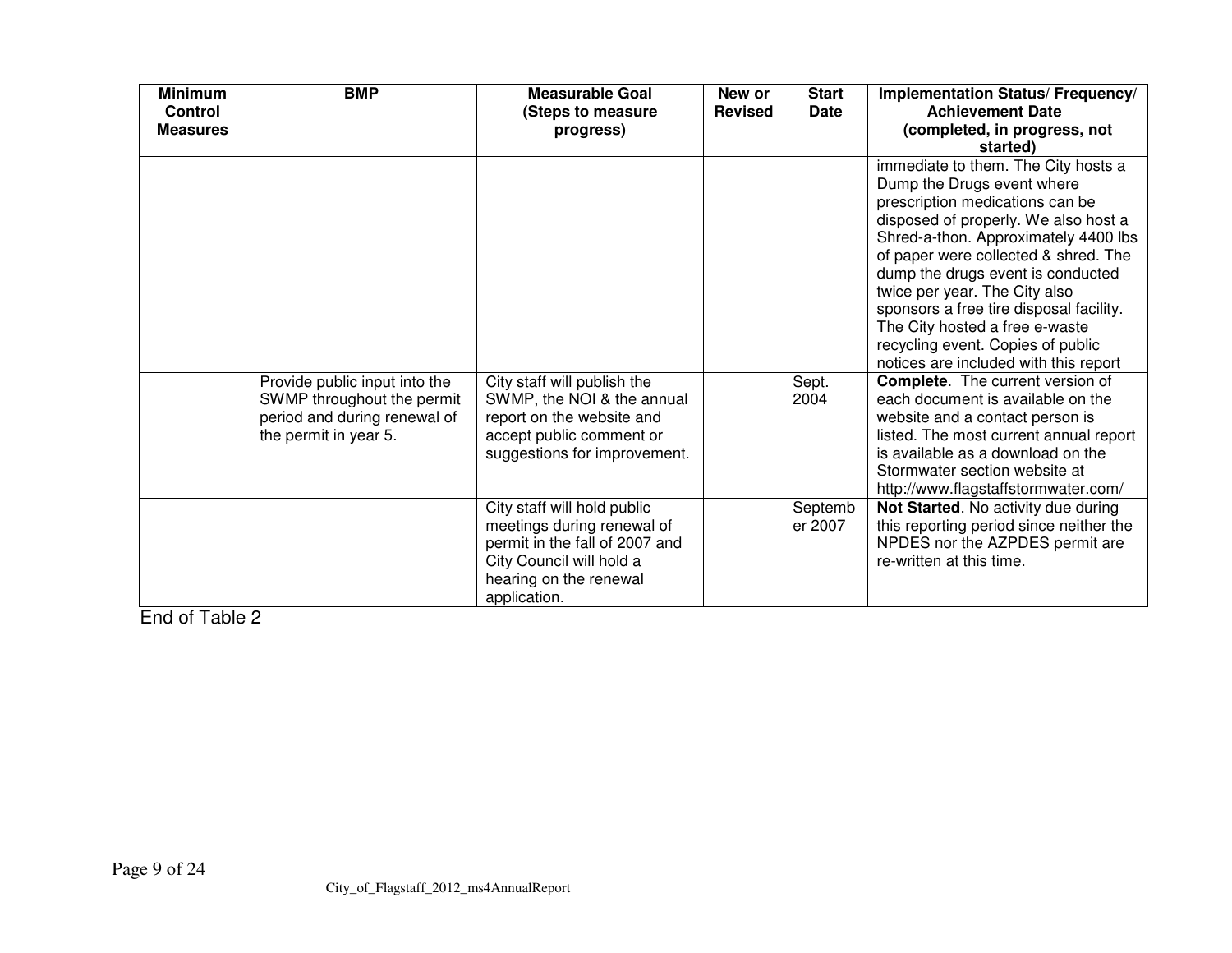| <b>Minimum</b><br><b>Control</b>                                                  | <b>BMP</b>                                                                                                                                                                                                         | <b>Measurable Goal</b><br>(steps to measure                                                                                                                                                                                                                                         | New or<br><b>Revised</b> | <b>Start</b><br><b>Date</b> | Implementation Status/ Frequency/<br><b>Achievement Date</b>                                                                                                                                                                                                                       |
|-----------------------------------------------------------------------------------|--------------------------------------------------------------------------------------------------------------------------------------------------------------------------------------------------------------------|-------------------------------------------------------------------------------------------------------------------------------------------------------------------------------------------------------------------------------------------------------------------------------------|--------------------------|-----------------------------|------------------------------------------------------------------------------------------------------------------------------------------------------------------------------------------------------------------------------------------------------------------------------------|
| <b>Measures</b>                                                                   |                                                                                                                                                                                                                    | progress)                                                                                                                                                                                                                                                                           |                          |                             | (completed, in progress, not<br>started)                                                                                                                                                                                                                                           |
| V.B.3.<br><b>Illicit</b><br><b>Discharge</b><br>Detection &<br><b>Elimination</b> | The City staff researches,<br>defines, and drafts a City<br>ordinance prohibiting illicit<br>discharges and illegal<br>dumping to the City of<br>Flagstaff stormwater system.                                      | City staff will research other<br>communities' existing<br>ordinances as well as model<br>ordinances available through<br>ADEQ and professional<br>organizations to identify<br>structure, content,<br>enforcement procedures, etc.<br>for the ordinance.                           |                          | June<br>2003                | <b>Complete.</b> Communities researched<br>include: Monterey, CA; Knoxville, TN;<br>Tucson, AZ; Gilbert, AZ; Yuma, AZ as<br>well as the CWP model.                                                                                                                                 |
|                                                                                   |                                                                                                                                                                                                                    | City staff will seek public input<br>from the general public as<br>well as the Citizens<br><b>Stormwater Advisory</b><br>Committee (SWAC) into the<br>draft ordinance. The general<br>public will be able to comment<br>and provide input at the first<br>reading of the ordinance. |                          | June<br>2006                | <b>Complete.</b> Ordinance language and<br>research projects were highlighted in<br>City publications, website and public<br>meetings. Public input was sought<br>through the SWAC as well as through<br>council sessions. The SWAC took a<br>very active role in the final draft. |
|                                                                                   |                                                                                                                                                                                                                    | Staff will finalize ordinance<br>language. City Council will<br>adopt and City staff will<br>implement the ordinance.                                                                                                                                                               |                          | Oct.<br>2006                | Complete. May 2007. Ordinance<br>effective date June 15, 2007.<br>Implementation is on-going.                                                                                                                                                                                      |
|                                                                                   | Complete an inventory of the<br>City of Flagstaff storm sewer<br>system, identifying all outfalls<br>and names and locations of<br>Waters of the United States<br>as defined by ADEQ creating<br>a map of the MS4. | The City will inventory and<br>map the MS4 within 65% of<br>the jurisdictional boundary.                                                                                                                                                                                            |                          | March<br>2006               | Complete. Includes photo & GIS<br>layer. 100% complete in reporting<br>year 2008/09 This is an on-going<br>project done concurrently with the<br>outfall assessment and will be<br>continuously up-dated & evaluated.                                                              |
|                                                                                   |                                                                                                                                                                                                                    | The City will inventory and<br>map the MS4 within 35% of<br>the jurisdictional boundary in<br>the final year of the permit.                                                                                                                                                         |                          | Dec.<br>2006                | <b>Complete.</b> Outfall inventory is<br>complete. Infrastructure inventory is<br>complete. We have 287 outfalls.                                                                                                                                                                  |
|                                                                                   | Receive and investigate<br>complaints concerning illicit<br>discharges and dumping,                                                                                                                                | The City staff will establish a<br>direct phone line to the<br><b>Stormwater Services Division</b>                                                                                                                                                                                  |                          | April<br>2004               | Complete. August 2003. This is an<br>on-going element of the program. We<br>receive & investigate complaints                                                                                                                                                                       |

## **TABLE 3 Illicit Discharge Detection & Elimination**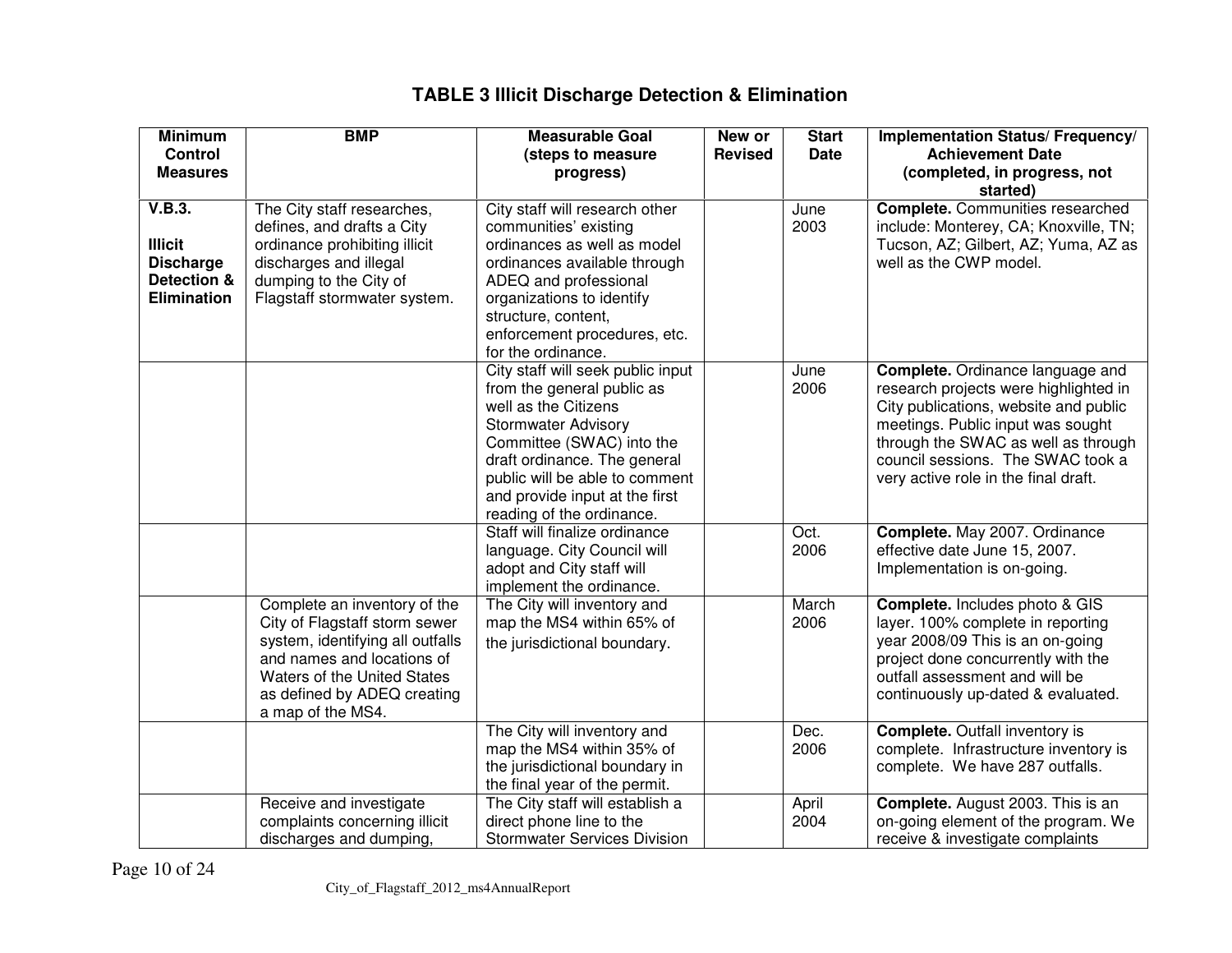| <b>Minimum</b><br><b>Control</b><br><b>Measures</b> | <b>BMP</b>                                                                                                     | <b>Measurable Goal</b><br>(steps to measure<br>progress)                                                                                                                                                                     | New or<br><b>Revised</b> | <b>Start</b><br><b>Date</b> | Implementation Status/ Frequency/<br><b>Achievement Date</b><br>(completed, in progress, not<br>started)                                                                                                                                                                                                                                                                                                                                                                                                                                                                                                                                                                                                                                                                                                 |
|-----------------------------------------------------|----------------------------------------------------------------------------------------------------------------|------------------------------------------------------------------------------------------------------------------------------------------------------------------------------------------------------------------------------|--------------------------|-----------------------------|----------------------------------------------------------------------------------------------------------------------------------------------------------------------------------------------------------------------------------------------------------------------------------------------------------------------------------------------------------------------------------------------------------------------------------------------------------------------------------------------------------------------------------------------------------------------------------------------------------------------------------------------------------------------------------------------------------------------------------------------------------------------------------------------------------|
|                                                     | providing public access to<br>staff and reports on the<br>resolution of complaints and<br>concerns.            | for receipt of input from the<br>public, 24 hours a day.                                                                                                                                                                     |                          |                             | through a dedicated IDDE line as well<br>as through a contact on our webpage.<br>In this reporting period 3 investigation<br>requests were received; 1 of which<br>resulted in potential violation. Staff<br>met with the property owners,<br>providing education on ordinance<br>procedures & requirements for<br>remediation. Copy of investigation log<br>included with back-up documentation<br>in this report.                                                                                                                                                                                                                                                                                                                                                                                      |
|                                                     |                                                                                                                | The City staff will put an email<br>contact on the webpage to<br>receive information directly.                                                                                                                               |                          | June<br>2004                | Complete. August 2003. This is an<br>on-going element of the program. See<br>link below<br>http://www.flagstaffstormwater.com/Di<br>rectory.aspx?DID=4                                                                                                                                                                                                                                                                                                                                                                                                                                                                                                                                                                                                                                                   |
|                                                     | The City will train employees<br>in the detection, collection,<br>and identification of illicit<br>discharges. | The City will train public<br>employees on illicit<br>connections, and good<br>housekeeping practices within<br>existing training sessions and<br>in targeted training sessions<br>as needed, annually updating<br>training. |                          | April<br>2004               | <b>Complete.</b> Stormwater Section staff<br>& SEMS provide annual training<br>every March. During the annual<br>SWPPP training, employees are<br>advised of the Illicit discharge<br>regulations and asked to 1) comply in<br>their work area; 2) notify stormwater<br>staff if they observe illicit discharge or<br>illegal connections while in the field.<br>For the 2013 training session, the<br>presentation theme was "What Does<br>Stormwater Do" an excerpt from this<br>presentation is included with the<br>back-up documentation in this report.<br>The presentation is an interactive<br>forum. Each presentation is<br>customized for the functions<br>performed at each of the individual<br>facilities. The training program is<br>revised every 2 years to maintain<br>interest level. |
|                                                     | Notify City employees, of the<br>hazards and costs of illicit                                                  | The City will train public<br>employees on illicit                                                                                                                                                                           |                          | April<br>2004               | <b>Complete.</b> During annual training<br>employees are advised of the Illicit                                                                                                                                                                                                                                                                                                                                                                                                                                                                                                                                                                                                                                                                                                                          |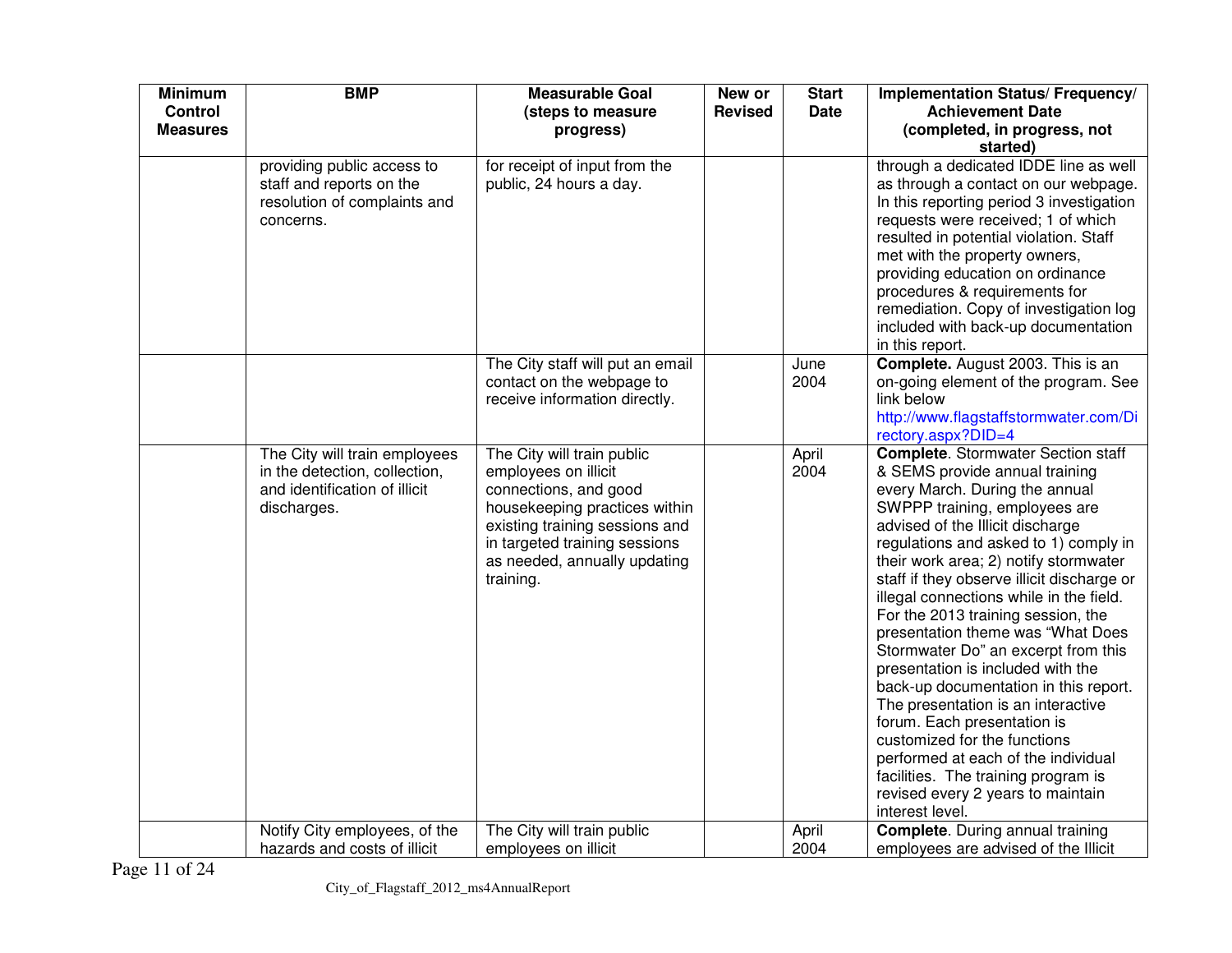| <b>Minimum</b><br><b>Control</b> | <b>BMP</b>                                                                                                                                                                                                                 | <b>Measurable Goal</b><br>(steps to measure                                                                                                                                                                   | New or<br><b>Revised</b> | <b>Start</b><br><b>Date</b> | Implementation Status/ Frequency/<br><b>Achievement Date</b>                                                                                                                                                                                                                                                                                                                                                                                                                                                          |
|----------------------------------|----------------------------------------------------------------------------------------------------------------------------------------------------------------------------------------------------------------------------|---------------------------------------------------------------------------------------------------------------------------------------------------------------------------------------------------------------|--------------------------|-----------------------------|-----------------------------------------------------------------------------------------------------------------------------------------------------------------------------------------------------------------------------------------------------------------------------------------------------------------------------------------------------------------------------------------------------------------------------------------------------------------------------------------------------------------------|
| <b>Measures</b>                  |                                                                                                                                                                                                                            | progress)                                                                                                                                                                                                     |                          |                             | (completed, in progress, not<br>started)                                                                                                                                                                                                                                                                                                                                                                                                                                                                              |
|                                  | discharges and improper<br>disposal of waste through<br>seminars and/or published<br>and distributed information.                                                                                                          | connections, and good<br>housekeeping practices within<br>existing training sessions and<br>in targeted training sessions<br>as needed, annually updating<br>training.                                        |                          |                             | discharge ordinance. This is part of<br>on-going training as stated in above<br>sections.                                                                                                                                                                                                                                                                                                                                                                                                                             |
|                                  | The City staff will inspect<br>stormwater outfalls during dry<br>weather to identify illicit<br>discharges and locate illegal<br>dumping with follow up<br>investigation to identify<br>sources and eliminate<br>problems. | The City staff will develop and<br>test inspection procedures,<br>including creation of a<br>database to track and<br>maintain activity and results of<br>inspections.                                        |                          | June<br>2006                | <b>Complete.</b> This is an on-going<br>project, we continue to refine and<br>improve our data collection methods<br>and GIS layer. We have a Floodplain<br>Inspector on staff who also performs<br>SWPPP inspection & rough & final<br>grading inspection as well as<br>investigating IDDE issues. Public<br>Works staff, while doing routine<br>maintenance, will also alert us to any<br>discharges or dumping situations.<br>Routine maintenance as well as<br>annual inspections are documented<br>and retained. |
|                                  |                                                                                                                                                                                                                            | The City staff will inspect all<br>outfalls within 65 percent of<br>Flagstaff corporate boundary<br>and initiate investigation of<br>potential discharge problems<br>based on adopted ordinance.              |                          | June<br>2006                | <b>Complete.</b> On-going element of the<br>program all stormwater regulated<br>outfalls are inspected annually. Copy<br>of field inspection worksheet included<br>with this report.                                                                                                                                                                                                                                                                                                                                  |
|                                  |                                                                                                                                                                                                                            | The City staff will inspect all<br>outfalls within remaining 35<br>percent of Flagstaff corporate<br>boundary and initiate<br>investigation of potential<br>discharge problems based on<br>adopted ordinance. |                          | Dec.<br>2006                | <b>Complete.</b> On-going element of the<br>program. All regulated outfalls are<br>inspected annually. Sample copy of<br>route inspection included with back-<br>up documentation of this report. See<br>above response.                                                                                                                                                                                                                                                                                              |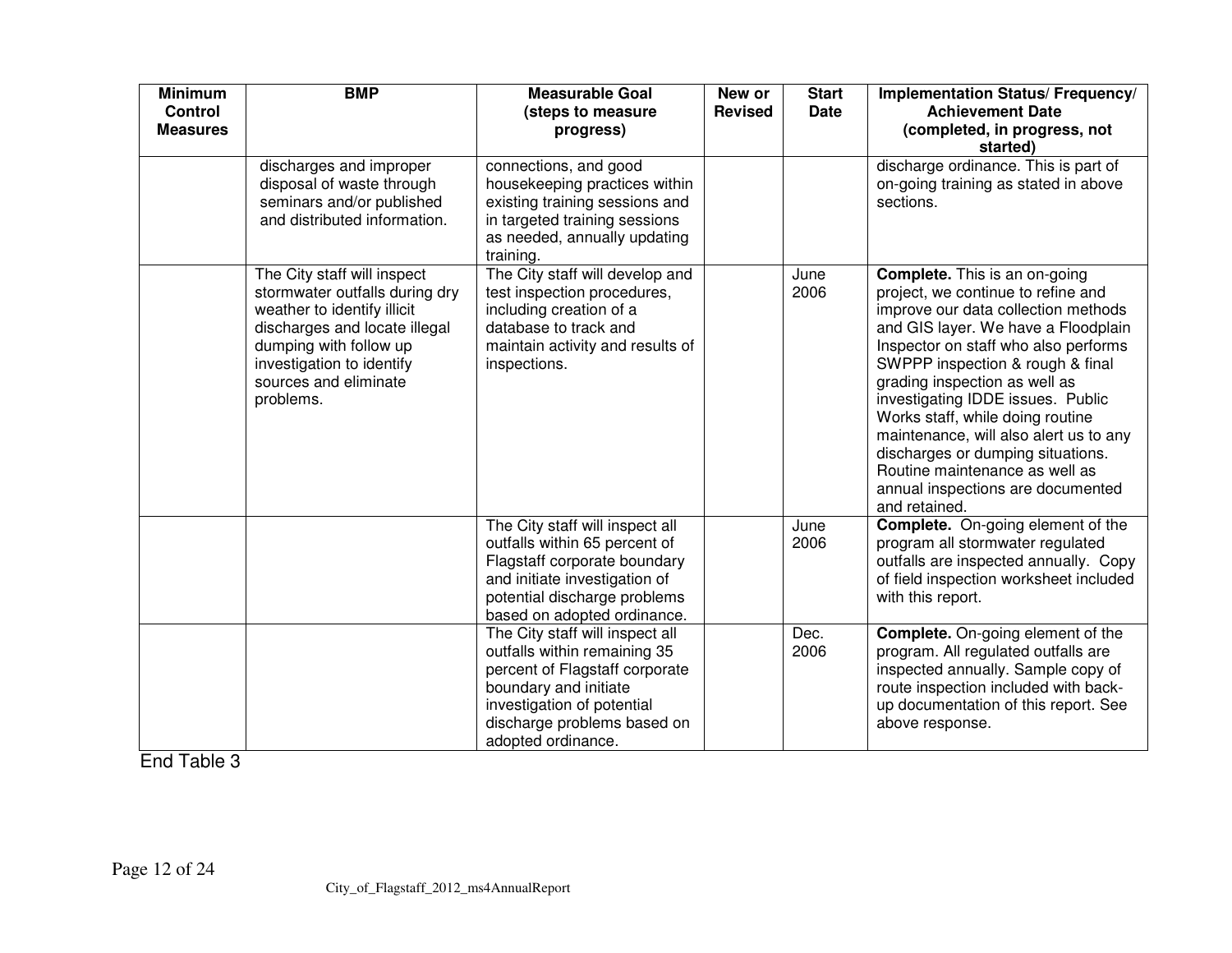| <b>Minimum</b><br><b>Control</b><br><b>Measures</b>                | <b>BMP</b>                                                                                                                                                                                                                                                                                                                                                                                   | <b>Measurable Goal</b><br>(steps to measure<br>progress)                                                                                                                                                        | New or<br><b>Revised</b> | <b>Start</b><br><b>Date</b> | Implementation Status/ Frequency/<br><b>Achievement Date</b><br>(completed, in progress, not<br>started)                                                                                                                                                                                                                                                                                                                                                                                                                                                                                                                                                                                                                                                                                                                                                                                                                                                                                                   |
|--------------------------------------------------------------------|----------------------------------------------------------------------------------------------------------------------------------------------------------------------------------------------------------------------------------------------------------------------------------------------------------------------------------------------------------------------------------------------|-----------------------------------------------------------------------------------------------------------------------------------------------------------------------------------------------------------------|--------------------------|-----------------------------|------------------------------------------------------------------------------------------------------------------------------------------------------------------------------------------------------------------------------------------------------------------------------------------------------------------------------------------------------------------------------------------------------------------------------------------------------------------------------------------------------------------------------------------------------------------------------------------------------------------------------------------------------------------------------------------------------------------------------------------------------------------------------------------------------------------------------------------------------------------------------------------------------------------------------------------------------------------------------------------------------------|
| V.B.4.a<br>& b<br><b>Constructio</b><br>n site run-<br>off control | The City requires grading<br>permits for land disturbing<br>activities to meet the<br>requirements of the AZPDES<br>General Permit. The City will<br>adopt an ordinance to address<br>construction activities as<br>defined in Part V. Section 4. It<br>will establish the process; plan<br>review, inspection procedures<br>and enforcement strategies for<br>construction site management. | City staff will research the<br>policies and strategies that<br>will be included in program<br>processes, enforcement<br>strategies and inspection<br>procedures, involving key<br>stakeholders as appropriate. |                          | August<br>2003              | <b>Complete.</b> Multiple ordinance<br>citations require compliance<br>including: Stormwater Management<br>Design Manual, The Engineering<br>Design Manual as well as the Land<br>Development Code. Each of these<br>has been submitted with previous<br>annual reports. However, the Land<br>Development Code has been<br>completely revised in 2011 and re-<br>titled as the Flagstaff Zoning Code<br>see this link<br>http://www.flagstaff.az.gov/Document<br>Center/Home/View/15780 The<br>Engineering Manual has been<br>completely revised in 2011 see this<br>link<br>http://www.flagstaff.az.gov/Document<br>Center/Home/View/39021 The City<br>also has a Rainwater Harvesting<br>ordinance a copy of which has been<br>submitted with prior annual reports.<br>In addition we have a Low Impact<br>Development Ordinance (copy<br>provided in prior year report). We also<br>have revised Floodplain Regulations<br>at this link<br>http://www.flagstaff.az.gov/Document<br>Center/Home/View/197 |
|                                                                    |                                                                                                                                                                                                                                                                                                                                                                                              | City Council will hold public<br>hearing on program and<br>ordinance.                                                                                                                                           |                          | April<br>2004               | Complete. June 2005. Council<br>reviews and discusses all revisions to<br>regulatory language as well as<br>revisions to design manuals and<br>code. All sessions are held in<br>compliance with open meeting law                                                                                                                                                                                                                                                                                                                                                                                                                                                                                                                                                                                                                                                                                                                                                                                          |
|                                                                    |                                                                                                                                                                                                                                                                                                                                                                                              | City Council will adopt                                                                                                                                                                                         |                          | June                        | <b>Complete.</b> Original regulations                                                                                                                                                                                                                                                                                                                                                                                                                                                                                                                                                                                                                                                                                                                                                                                                                                                                                                                                                                      |

### **TABLE 4 Construction Site Run-off Control**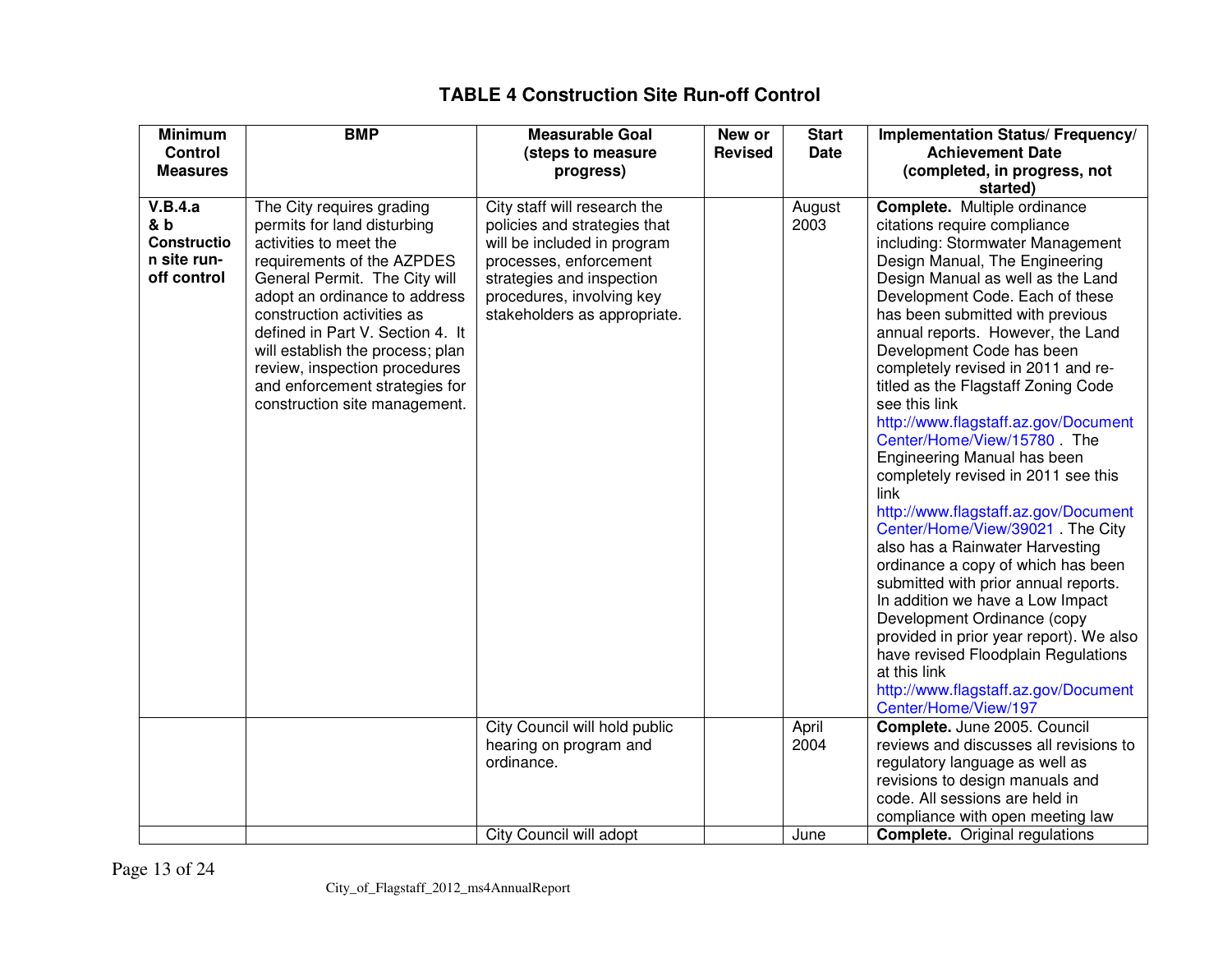| <b>Minimum</b><br>Control<br><b>Measures</b> | <b>BMP</b>                                                                                                                                                                                                                                                 | <b>Measurable Goal</b><br>(steps to measure<br>progress)                                                                                           | New or<br><b>Revised</b> | <b>Start</b><br><b>Date</b> | Implementation Status/ Frequency/<br><b>Achievement Date</b><br>(completed, in progress, not<br>started)                                                                                                                                                                                                                                                                                                  |
|----------------------------------------------|------------------------------------------------------------------------------------------------------------------------------------------------------------------------------------------------------------------------------------------------------------|----------------------------------------------------------------------------------------------------------------------------------------------------|--------------------------|-----------------------------|-----------------------------------------------------------------------------------------------------------------------------------------------------------------------------------------------------------------------------------------------------------------------------------------------------------------------------------------------------------------------------------------------------------|
|                                              |                                                                                                                                                                                                                                                            | ordinance and City staff will<br>implement plan review, site<br>inspection and enforcement<br>procedures                                           |                          | 2004                        | adopted by ordinance in July 2005 or<br>earlier in some instances. As<br>regulations have been superseded,<br>they were first adopted by ordinance.<br>Copies have been submitted with<br>previous annual reports. Plan review,<br>site inspection & enforcement<br>procedures are on-going, standard<br>daily operational elements of the<br>program.                                                    |
|                                              | The City will develop and<br>implement policies and<br>procedures for plan review<br>regarding construction site<br>management in compliance<br>with local ordinance,<br>incorporating them into<br>current plan review practices<br>for new construction. | City staff and stakeholders<br>will define plan review<br>procedures in conjunction<br>with ordinance development<br>in BMP 1, above.              |                          | March<br>2004               | <b>Complete.</b> Standard procedures are<br>outlined within above referenced<br>manuals. Process is continually<br>evaluated to determine that the<br>procedure works within all required<br>departmental reviews.                                                                                                                                                                                        |
|                                              |                                                                                                                                                                                                                                                            | City staff will be trained on<br>procedural changes.                                                                                               |                          | June<br>2004                | <b>Complete.</b> Training is an on-going<br>program element                                                                                                                                                                                                                                                                                                                                               |
|                                              |                                                                                                                                                                                                                                                            | City staff will implement plan<br>review process and adjust as<br>needed to provide an effective<br>review                                         |                          | <b>July 2004</b>            | <b>Complete.</b> The review process is<br>routinely implemented as well as<br>evaluated on a periodic basis.                                                                                                                                                                                                                                                                                              |
|                                              | Develop and adopt technical<br>guidance materials for the<br>design and maintenance of<br>erosion and sediment control<br>measures as well as other<br>strategies to address<br>construction site wastes.                                                  | City staff will research<br>technical guidance materials<br>from other communities in<br>semi-arid climates as part of<br>the program development. |                          | August<br>2003              | <b>Complete.</b> Development review<br>includes plan evaluation of SWPPP<br>as well as site confirmation that<br>SWPPP is in place & functioning.<br>Field inspector is certified in Erosion<br>& Sediment Control (ESC). ESC<br>compliance is strictly enforced. All<br>procedural & design guidelines are<br>subject to an internal review as well<br>as a stakeholder review before<br>implementation. |
|                                              |                                                                                                                                                                                                                                                            | City staff will develop<br>materials specific to Flagstaff                                                                                         |                          | April<br>2004               | <b>Complete.</b> Educational elements &<br>procedural discussions are provided                                                                                                                                                                                                                                                                                                                            |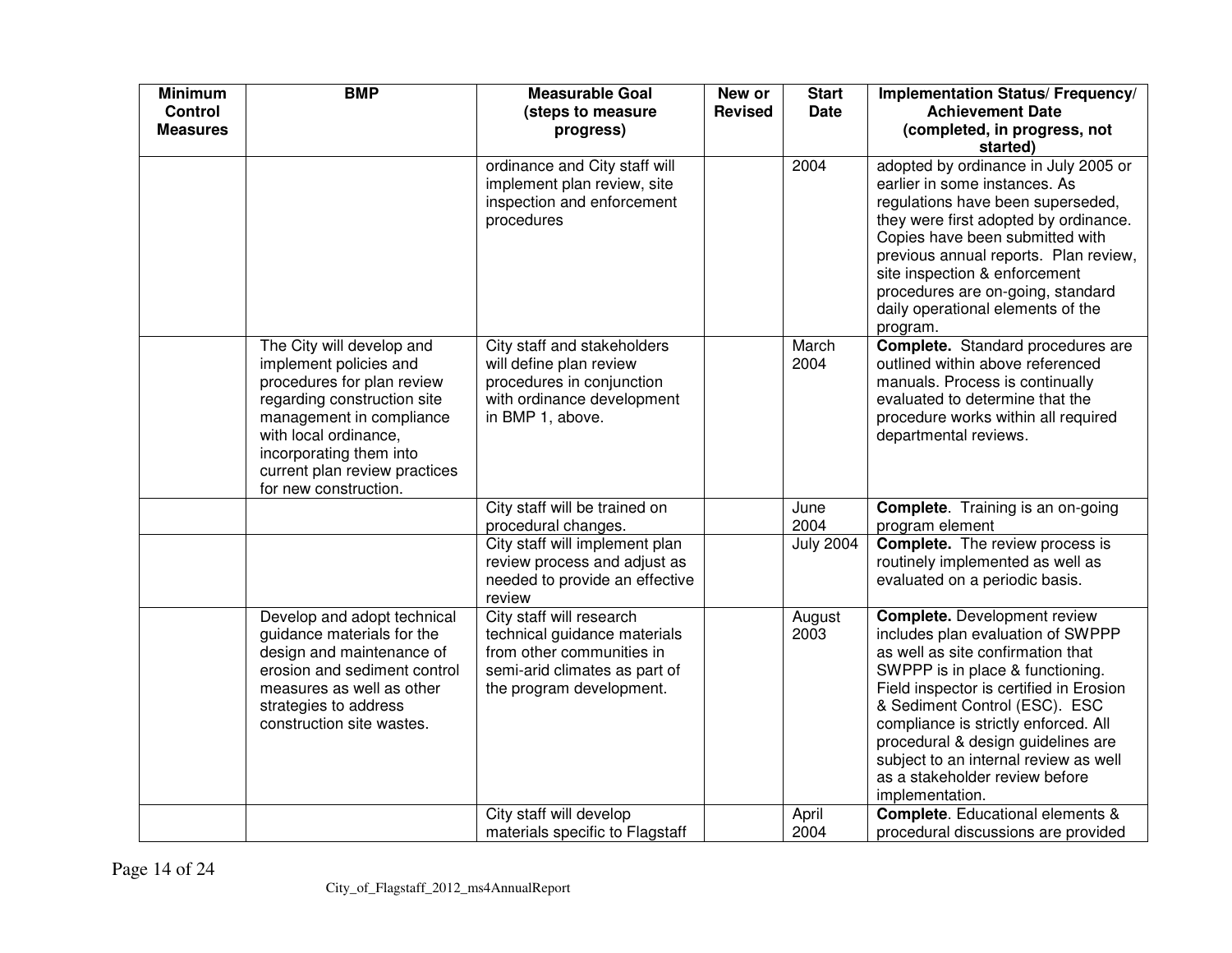| <b>Minimum</b><br><b>Control</b><br><b>Measures</b> | <b>BMP</b>                                                                                                                                                                                                                                                                                                                                                                                                                               | <b>Measurable Goal</b><br>(steps to measure<br>progress)                                                                                                              | New or<br><b>Revised</b> | <b>Start</b><br><b>Date</b> | Implementation Status/ Frequency/<br><b>Achievement Date</b><br>(completed, in progress, not<br>started)                                                                                                                                                                                                                                                                                                                                                                                                                            |
|-----------------------------------------------------|------------------------------------------------------------------------------------------------------------------------------------------------------------------------------------------------------------------------------------------------------------------------------------------------------------------------------------------------------------------------------------------------------------------------------------------|-----------------------------------------------------------------------------------------------------------------------------------------------------------------------|--------------------------|-----------------------------|-------------------------------------------------------------------------------------------------------------------------------------------------------------------------------------------------------------------------------------------------------------------------------------------------------------------------------------------------------------------------------------------------------------------------------------------------------------------------------------------------------------------------------------|
|                                                     |                                                                                                                                                                                                                                                                                                                                                                                                                                          | construction environment.                                                                                                                                             |                          |                             | at Pre-construction meetings.<br>Stormwater inspector attends pre-<br>construction meetings to ensure<br>compliance with SWPPP as well as<br>other permit conditions in addition to<br>ascertaining that NOI & NOT are or<br>will be obtained.                                                                                                                                                                                                                                                                                      |
|                                                     |                                                                                                                                                                                                                                                                                                                                                                                                                                          | City of Flagstaff staff will<br>develop technical guidance<br>materials in conjunction with<br>new ordinance and distribute<br>to development community<br>and staff. |                          | June<br>2004                | Complete. On-going. In the Outreach<br>& education section of this report are<br>the details for public meetings for<br>training & implementation of new<br>construction standards. We also<br>conduct SWPPP advisory &<br>compliance training & have multiple<br>downloads available on our site. We<br>work in cooperation with NASPA, a<br>Northern Az. Alliance of communities,<br>to deliver a consistent message to<br>area contractors; pre construction<br>meetings reaffirm developer<br>guidelines & compliance concerns. |
|                                                     | The City will review current<br>practices for inspection of<br>construction sites as carried<br>out by building inspectors and<br>grading inspectors as well as<br>research practices utilized in<br>other communities. Working<br>with the City Attorney, the<br>City will determine the most<br>effective enforcement of the<br>ordinance; train inspectors on<br>these procedures and<br>implement with adoption of<br>the ordinance. | City staff will research current<br>practices internal and external<br>to the City and identify<br>potential practices for<br>Flagstaff.                              |                          | March<br>2004               | <b>Complete.</b> The stormwater<br>management section has an<br>inspector position within the<br>department. This inspector performs<br>rough & final grading inspections,<br>SWPPP inspection and site visits that<br>include erosion control &<br>sedimentation as well as observe for<br>track out. The inspector carefully<br>coordinates his efforts with those of<br>the building inspectors. Key elements<br>of the program are education as well<br>as enforcement.                                                         |
|                                                     |                                                                                                                                                                                                                                                                                                                                                                                                                                          | Working with City Attorney,<br>City staff will identify<br>enforcement strategies for<br>construction site management                                                 |                          | April<br>2004               | Complete. July 2005                                                                                                                                                                                                                                                                                                                                                                                                                                                                                                                 |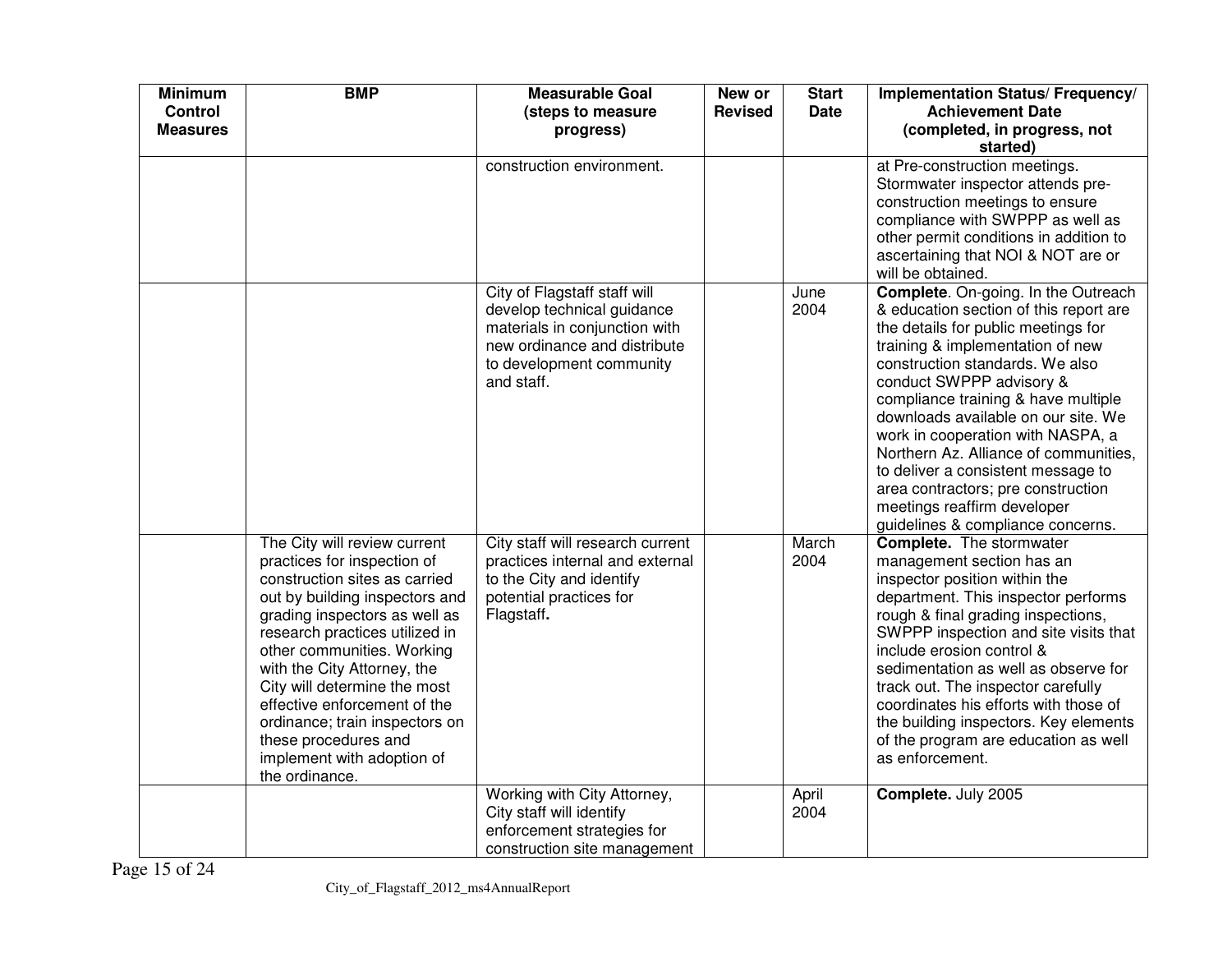| <b>Minimum</b><br><b>Control</b><br><b>Measures</b> | <b>BMP</b>                                                                                                                                                                                                                                                                            | <b>Measurable Goal</b><br>(steps to measure<br>progress)                                                                                                                                                                          | New or<br><b>Revised</b> | <b>Start</b><br><b>Date</b> | Implementation Status/ Frequency/<br><b>Achievement Date</b><br>(completed, in progress, not<br>started)                                                                                                                                                                                                                                                       |
|-----------------------------------------------------|---------------------------------------------------------------------------------------------------------------------------------------------------------------------------------------------------------------------------------------------------------------------------------------|-----------------------------------------------------------------------------------------------------------------------------------------------------------------------------------------------------------------------------------|--------------------------|-----------------------------|----------------------------------------------------------------------------------------------------------------------------------------------------------------------------------------------------------------------------------------------------------------------------------------------------------------------------------------------------------------|
|                                                     |                                                                                                                                                                                                                                                                                       | practices.                                                                                                                                                                                                                        |                          |                             |                                                                                                                                                                                                                                                                                                                                                                |
|                                                     |                                                                                                                                                                                                                                                                                       | City of Flagstaff staff will<br>develop inspection practices<br>in conjunction with ordinance<br>development that are<br>compatible with ordinance<br>language.                                                                   |                          | June<br>2004                | <b>Complete.</b> The stormwater<br>management section has an<br>inspector position within the<br>department. This inspector performs<br>rough & final grading inspections,<br>SWPPP inspection and site visits that<br>include erosion control &<br>sedimentation as well as track out,<br>inspector also does Illicit Discharge<br>inspection and mitigation. |
|                                                     |                                                                                                                                                                                                                                                                                       | City will implement and<br>update inspection and<br>enforcement practices as<br>needed. Track inspections<br>and enforcement actions<br>taken, maintaining annual<br>records of activity.                                         |                          | <b>July 2004</b>            | <b>Complete.</b> This is an on-going<br>program element that is documented<br>throughout the work in progress.                                                                                                                                                                                                                                                 |
|                                                     | The City will notify the public<br>on how to interact with staff to<br>provide input on construction<br>site management issues. The<br>staff will respond to public<br>inquiry and complaints<br>concerning construction site<br>runoff issues with follow up on<br>the action taken. | City staff will write procedures<br>and provide education<br>materials to the general public<br>on overall construction site<br>management program,<br>explaining how the public can<br>assist in providing input on<br>concerns. |                          | April<br>2004               | <b>Complete.</b> This is an on-going<br>program element. We have a<br>stormwater hotline that is advertised<br>on our website as well as in city<br>publications and on the monthly city<br>utility bills. Flagstaff is an active,<br>involved community and citizens are<br>very willing to bring problems to the<br>attention of the department.             |
|                                                     |                                                                                                                                                                                                                                                                                       | City staff will track input and<br>resolution of issues,<br>maintaining annual records of<br>activity and analyze<br>complaints over the permit<br>period to improve the process<br>and oversight.                                |                          | <b>July 2004</b>            | <b>Complete.</b> On-going program<br>element that includes documentation,<br>an educational aspect as well as<br>enforcement and on-going evaluation<br>and reassessment.                                                                                                                                                                                      |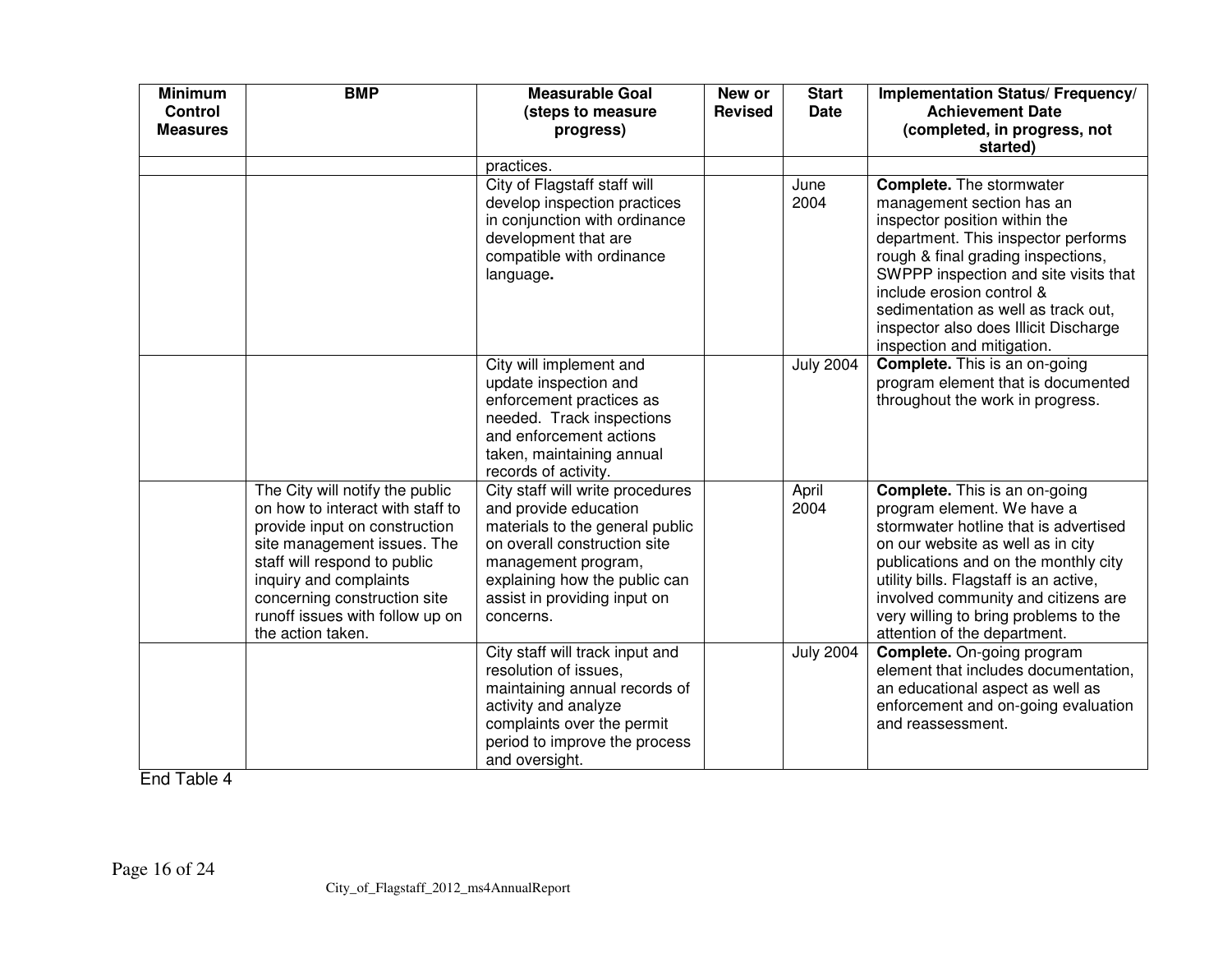|      | <b>Minimum</b><br><b>Control</b><br><b>Measures</b> | <b>BMP</b>                                                                                                                                                                                                                                                                                                                                                                                                                                                                                                                  | <b>Measurable Goal</b><br>(steps to measure<br>progress)                                                                                                                             | New or<br><b>Revised</b> | <b>Start</b><br><b>Date</b> | Implementation Status/ Frequency/<br><b>Achievement Date</b><br>(completed, in progress, not                                                                                                                                                                                                                                                                                                                                                                         |
|------|-----------------------------------------------------|-----------------------------------------------------------------------------------------------------------------------------------------------------------------------------------------------------------------------------------------------------------------------------------------------------------------------------------------------------------------------------------------------------------------------------------------------------------------------------------------------------------------------------|--------------------------------------------------------------------------------------------------------------------------------------------------------------------------------------|--------------------------|-----------------------------|----------------------------------------------------------------------------------------------------------------------------------------------------------------------------------------------------------------------------------------------------------------------------------------------------------------------------------------------------------------------------------------------------------------------------------------------------------------------|
| Post | V.B.5.a<br><b>Construction</b><br><b>Management</b> | In conjunction with the BMPs<br>listed below, the City will<br>create and implement an on-<br>going post-construction BMP<br>inspection program as part of<br>the overall strategy to ensure<br>long-term performance of<br>controls for new development<br>and redevelopment activities<br>as defined in Part V. Section B<br>5                                                                                                                                                                                            | The City staff writes<br>procedures for inspection and<br>compare with other inspection<br>procedures in the<br>organization, coordinating<br>where appropriate.                     |                          | October<br>2005             | started)<br>Complete.<br>Flagstaff Zoning Code Title 10<br>http://www.codepublishing.com/az/fla<br>gstaff/<br><b>Engineering Standards Title 13</b><br>http://www.codepublishing.com/az/fla<br>gstaff/<br>Stormwater Design Manual<br>http://www.flagstaffstormwater.com/D<br>ocumentCenter/Home/View/16<br><b>Building Code Title 4</b><br>http://www.codepublishing.com/az/fla<br>gstaff/<br>The above cover comprehensive<br>inspection & enforcement procedures. |
|      |                                                     |                                                                                                                                                                                                                                                                                                                                                                                                                                                                                                                             | The inspection procedures<br>are adopted in conjunction<br>with ordinance development<br>and implementation.                                                                         |                          | January<br>2006             | Complete. March 2004 See above<br>links                                                                                                                                                                                                                                                                                                                                                                                                                              |
|      |                                                     | Create and adopt a City of<br>Flagstaff ordinance that<br>addresses post-construction<br>stormwater quality for new<br>development and<br>redevelopment projects that<br>are greater than or equal to<br>one acre, including<br>requirements for plan review<br>and enforcement of long-term<br>maintenance strategies for<br>structural controls. The City<br>will have enforcement<br>authority to ensure compliance<br>by owners /developers if post<br>development controls are not<br>constructed as design or fail to | The City will review all<br>existing designs authorized in<br>the City's Design Manual and<br>in ordinance language and<br>establish performance goals<br>for programs in Flagstaff. |                          | October<br>2004             | Complete. October 2004. The<br>Stormwater Design Manual has been<br>revised by City Ordinance 2012-03 to<br>include a Low Impact Development<br>requirement. This regulatory<br>document also addresses long term<br>maintenance strategies. Included in<br>this same ordinance reference is the<br>Rainwater Harvesting Ordinance.                                                                                                                                  |

# **TABLE 5 Post Construction Management**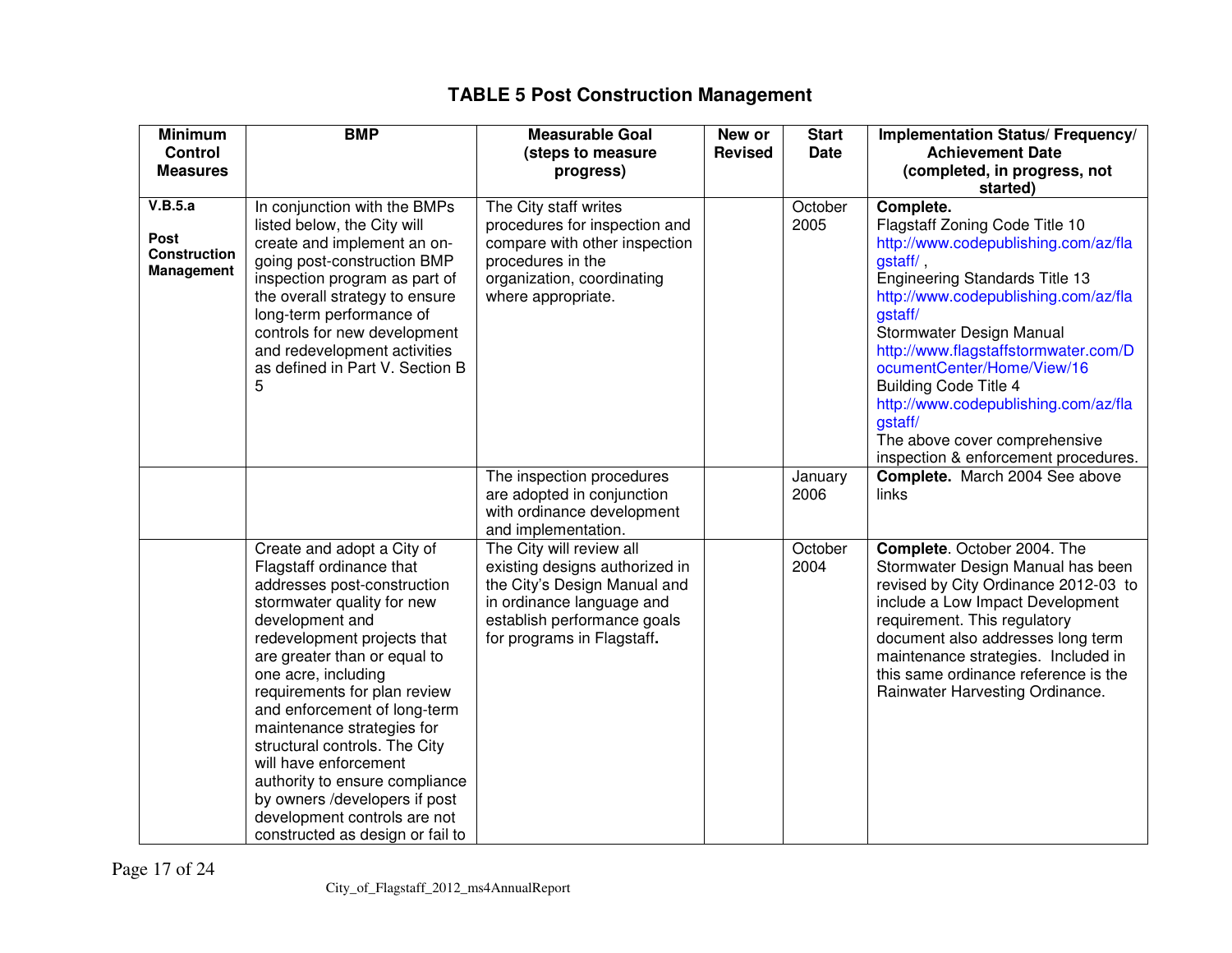| <b>Minimum</b><br><b>Control</b><br><b>Measures</b> | <b>BMP</b>                                                                                                                                                                                                                                                                                                                                                                                                 | <b>Measurable Goal</b><br>(steps to measure<br>progress)                                                                                                       | New or<br><b>Revised</b> | <b>Start</b><br><b>Date</b>          | Implementation Status/ Frequency/<br><b>Achievement Date</b><br>(completed, in progress, not                                                                                          |
|-----------------------------------------------------|------------------------------------------------------------------------------------------------------------------------------------------------------------------------------------------------------------------------------------------------------------------------------------------------------------------------------------------------------------------------------------------------------------|----------------------------------------------------------------------------------------------------------------------------------------------------------------|--------------------------|--------------------------------------|---------------------------------------------------------------------------------------------------------------------------------------------------------------------------------------|
|                                                     | protect or minimize run-off<br>impacts to water quality.                                                                                                                                                                                                                                                                                                                                                   |                                                                                                                                                                |                          |                                      | started)                                                                                                                                                                              |
|                                                     |                                                                                                                                                                                                                                                                                                                                                                                                            | The City will update designs<br>and create a draft ordinance<br>to meet the regulatory<br>objectives.                                                          |                          | March<br>2005                        | Complete.                                                                                                                                                                             |
|                                                     |                                                                                                                                                                                                                                                                                                                                                                                                            | The City staff will provide<br>opportunity for public input for<br>ordinance and design criteria<br>through public meetings with<br>appropriate stakeholders.  |                          | April<br>2005                        | <b>Complete.</b> It is standard City practice<br>to seek public input for regulatory<br>considerations.                                                                               |
|                                                     |                                                                                                                                                                                                                                                                                                                                                                                                            | The City staff will finalize<br>ordinance and design criteria;<br>the City Council will adopt<br>with staff implementing over<br>life of permit.               |                          | Sept.<br>2005 and<br>January<br>2006 | Complete. October 2004.                                                                                                                                                               |
|                                                     | The ordinance addressing<br>post construction controls will<br>require long-term operation<br>and maintenance BMPs. At<br>change of ownership, the new<br>owner must execute a formal<br>agreement that the new<br>owner is aware of the long-<br>term operation and<br>maintenance BMPs as<br>required by the ordinance<br>adopted to address this<br>requirement and will continue<br>to institute them. | The City will educate<br>developers about the long-<br>term maintenance<br>requirements during pre-<br>construction meetings.                                  |                          | January<br>2006                      | <b>Complete.</b> On-going element<br>currently being addressed in SWPPP<br>education, pre-construction meetings,<br>as well as code compliance<br>introduction, education & outreach. |
|                                                     |                                                                                                                                                                                                                                                                                                                                                                                                            | When the City issues final<br>occupancy permits, the<br>owner/operator is required<br>under the City Land<br>Development code to<br>maintain BMPs at the site. |                          | January<br>2006                      | Complete. This is an on-going<br>element of the inspection program.                                                                                                                   |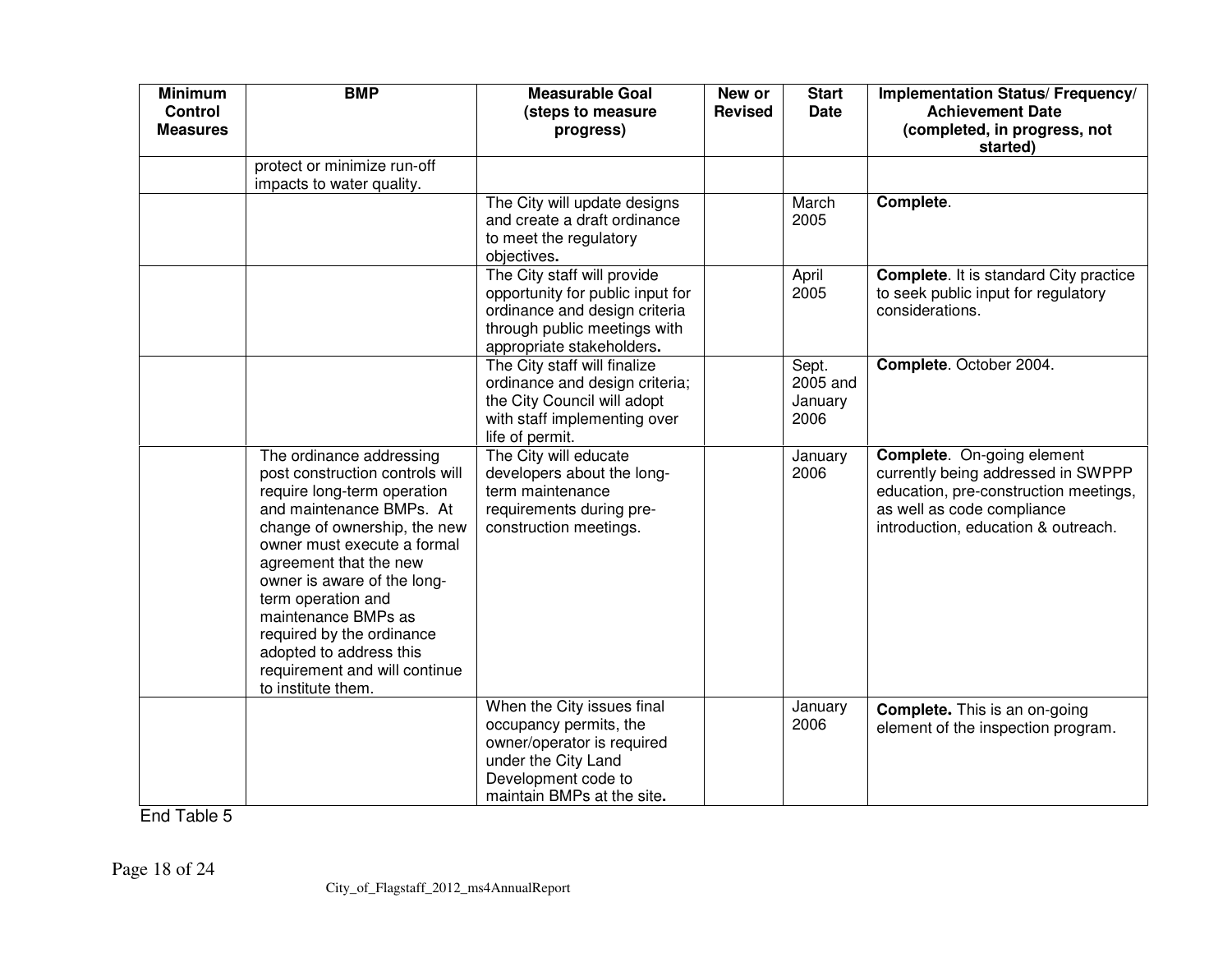| <b>Minimum</b>    | <b>BMP</b>                                                | <b>Measurable Goal</b>                                    | New or         | <b>Start</b>     | Implementation Status/ Frequency/         |
|-------------------|-----------------------------------------------------------|-----------------------------------------------------------|----------------|------------------|-------------------------------------------|
| <b>Control</b>    |                                                           | (steps to measure                                         | <b>Revised</b> | Date             | <b>Achievement Date</b>                   |
| <b>Measures</b>   |                                                           | progress)                                                 |                |                  | (completed, in progress, not              |
| V.B.1.a           |                                                           | The staff will meet to discuss                            |                | <b>July 2003</b> | started)<br>Complete. December 2003       |
|                   | The City will revise City<br>policies and documents to    |                                                           |                |                  |                                           |
| <b>Pollution</b>  |                                                           | current applicable documents                              |                |                  |                                           |
| <b>Prevention</b> | address pollution prevention                              | and procedures as well as                                 |                |                  |                                           |
| Good              | that includes municipal<br>maintenance activities,        | establishing the priorities for<br>facilities assessment. |                |                  |                                           |
| <b>House</b>      |                                                           |                                                           |                |                  |                                           |
| keeping           | schedules and inspection<br>procedures for structural and |                                                           |                |                  |                                           |
|                   | non-structural controls to                                |                                                           |                |                  |                                           |
|                   | reduce floatable and other                                |                                                           |                |                  |                                           |
|                   | pollutants dumped into                                    |                                                           |                |                  |                                           |
|                   | washes etc. Pollution                                     |                                                           |                |                  |                                           |
|                   | prevention plans will address                             |                                                           |                |                  |                                           |
|                   | storage of materials, proper                              |                                                           |                |                  |                                           |
|                   | materials handling, drainage                              |                                                           |                |                  |                                           |
|                   | and structural controls                                   |                                                           |                |                  |                                           |
|                   | maintenance procedures and                                |                                                           |                |                  |                                           |
|                   | in-house environmental                                    |                                                           |                |                  |                                           |
|                   | inspections.                                              |                                                           |                |                  |                                           |
|                   |                                                           | The City will utilize                                     |                | <b>July 2004</b> | <b>Complete.</b> Environmental Services & |
|                   |                                                           | knowledgeable staff in the                                |                |                  | Stormwater Section staff partner to       |
|                   |                                                           | <b>Environmental Services</b>                             |                |                  | provide annual training. This is re-      |
|                   |                                                           | Division, Public Works                                    |                |                  | evaluated regularly based on              |
|                   |                                                           | Department as a trainer for                               |                |                  | effectiveness as well as on employee      |
|                   |                                                           | public employees.                                         |                |                  | comment cards.                            |
|                   |                                                           | An initial training will be                               |                | <b>July 2004</b> | <b>Complete.</b> On-going Public          |
|                   |                                                           | scheduled upon completion of                              |                |                  | Employee Training is completed as         |
|                   |                                                           | site pollution prevention plan                            |                |                  | part of the site assessment. In           |
|                   |                                                           | for facilities. Refresher                                 |                |                  | addition, as Environmental Services       |
|                   |                                                           | training will occur on an                                 |                |                  | conducts routine inspections, the         |
|                   |                                                           | annual basis. New                                         |                |                  | results are used to re-assess the         |
|                   |                                                           | employees will be trained                                 |                |                  | training & education need for             |
|                   |                                                           | along with training on safety                             |                |                  | department employees. New                 |
|                   |                                                           | and other aspects of the                                  |                |                  | employees receive orientation training    |
|                   |                                                           | applicable Pollution                                      |                |                  | Included in the New Employee              |
|                   |                                                           | Prevention Plan.                                          |                |                  | Orientation packet is an overview of      |

## **TABLE 6 Pollution Prevention Good Housekeeping**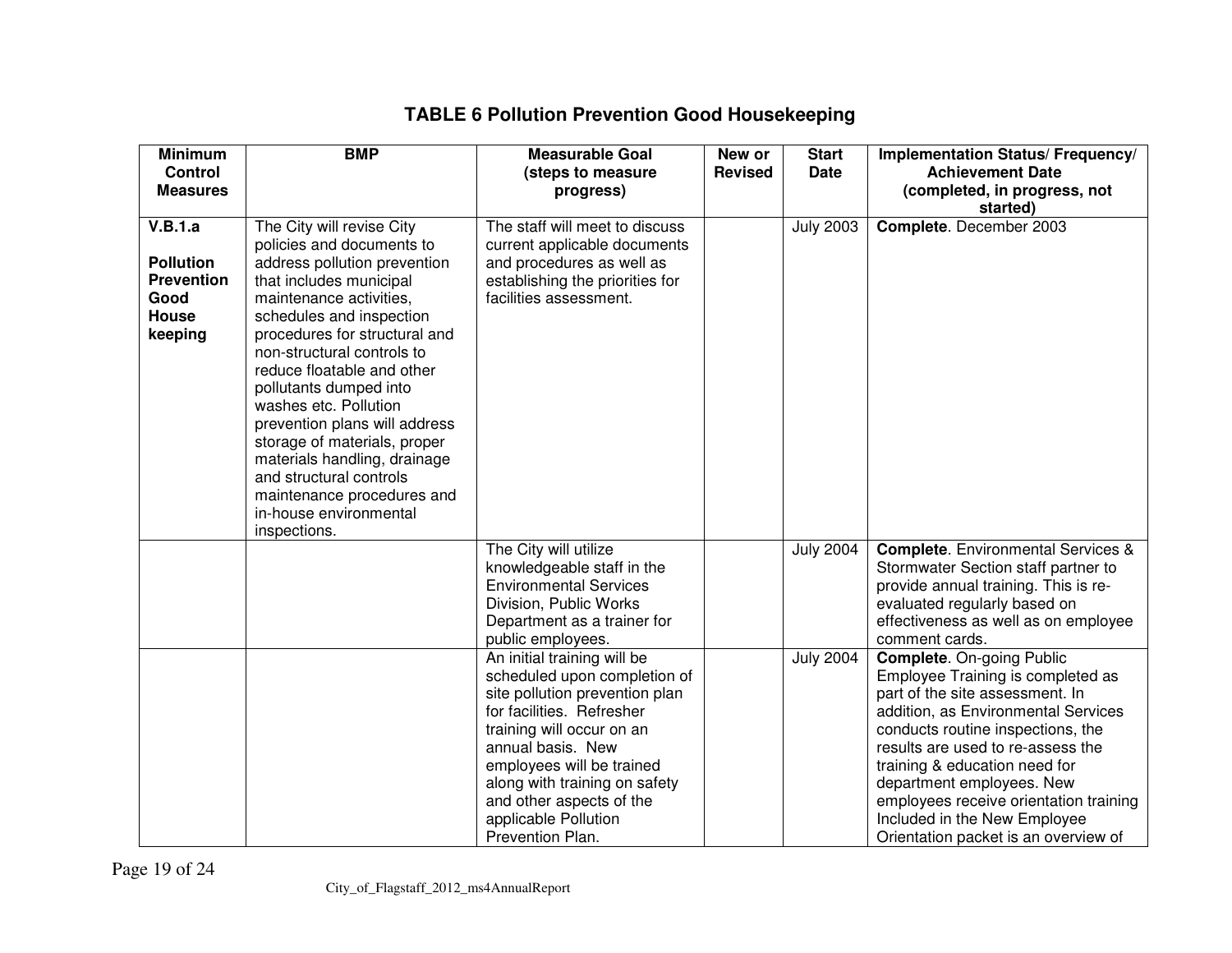| <b>Minimum</b><br><b>Control</b><br><b>Measures</b> | <b>BMP</b>                                                                                                                                                              | <b>Measurable Goal</b><br>(steps to measure<br>progress)                                                                                                                                                                                                                                          | New or<br><b>Revised</b> | <b>Start</b><br><b>Date</b> | Implementation Status/ Frequency/<br><b>Achievement Date</b><br>(completed, in progress, not<br>started)                                                                                                                                                                                                                                                                                                                                                                                                                                                                                                                                                                                                                                                   |
|-----------------------------------------------------|-------------------------------------------------------------------------------------------------------------------------------------------------------------------------|---------------------------------------------------------------------------------------------------------------------------------------------------------------------------------------------------------------------------------------------------------------------------------------------------|--------------------------|-----------------------------|------------------------------------------------------------------------------------------------------------------------------------------------------------------------------------------------------------------------------------------------------------------------------------------------------------------------------------------------------------------------------------------------------------------------------------------------------------------------------------------------------------------------------------------------------------------------------------------------------------------------------------------------------------------------------------------------------------------------------------------------------------|
|                                                     |                                                                                                                                                                         |                                                                                                                                                                                                                                                                                                   |                          |                             | the annual Stormwater Pollution<br>Prevention training.                                                                                                                                                                                                                                                                                                                                                                                                                                                                                                                                                                                                                                                                                                    |
|                                                     |                                                                                                                                                                         | The City will evaluate the 4<br>existing pollution prevention<br>plans each year of the permit.                                                                                                                                                                                                   |                          | January<br>2005             | <b>Complete.</b> Site inspections are<br>performed annually. Deficiencies are<br>noted, a plan is developed to correct<br>any necessary areas and a follow up<br>inspection is conducted.<br>Environmental Management (EM),<br>inspections are conducted at: Public<br>Works Yard, Flagstaff Pulliam Airport,<br>Wildcat Wastewater Treatment Plant<br>and Rio de Flag Wastewater<br>Treatment Plant. This includes, site<br>inspections, SWPPP evaluations,<br>comprehensive assessment of daily<br>operations and re-assessment when<br>necessary. A copy of one of the site<br>inspections is included with the back-<br>up documentation. In instances where<br>additional follow through is required<br>re-inspections are conducted as<br>necessary. |
|                                                     | Evaluate City operations and<br>maintenance activities to<br>determine if the risk of<br>polluting stormwater is being<br>reduced to the maximum<br>extent practicable. | The City staff will establish<br>priorities for evaluation of<br>operations with particular<br>attention to street and<br>drainage system<br>maintenance, street sweeping<br>and parks maintenance.<br>Other operations will be<br>evaluated in later years of the<br>permit based on priorities. |                          | January<br>2005             | <b>Complete.</b> Departmental coordination<br>and communication among streets,<br>parks & rec and stormwater is an on-<br>going operational element.                                                                                                                                                                                                                                                                                                                                                                                                                                                                                                                                                                                                       |
|                                                     |                                                                                                                                                                         | Evaluation of two operational<br>activities will occur in each<br>year of the permit.                                                                                                                                                                                                             |                          | Sept.<br>2005               | <b>Complete. Public Works,</b><br>Environmental Services, perform a<br>comprehensive internal audit This is<br>an on-going element of Public Works<br>& Environmental Services and part of<br>the annual inspection & internal audit<br>process.                                                                                                                                                                                                                                                                                                                                                                                                                                                                                                           |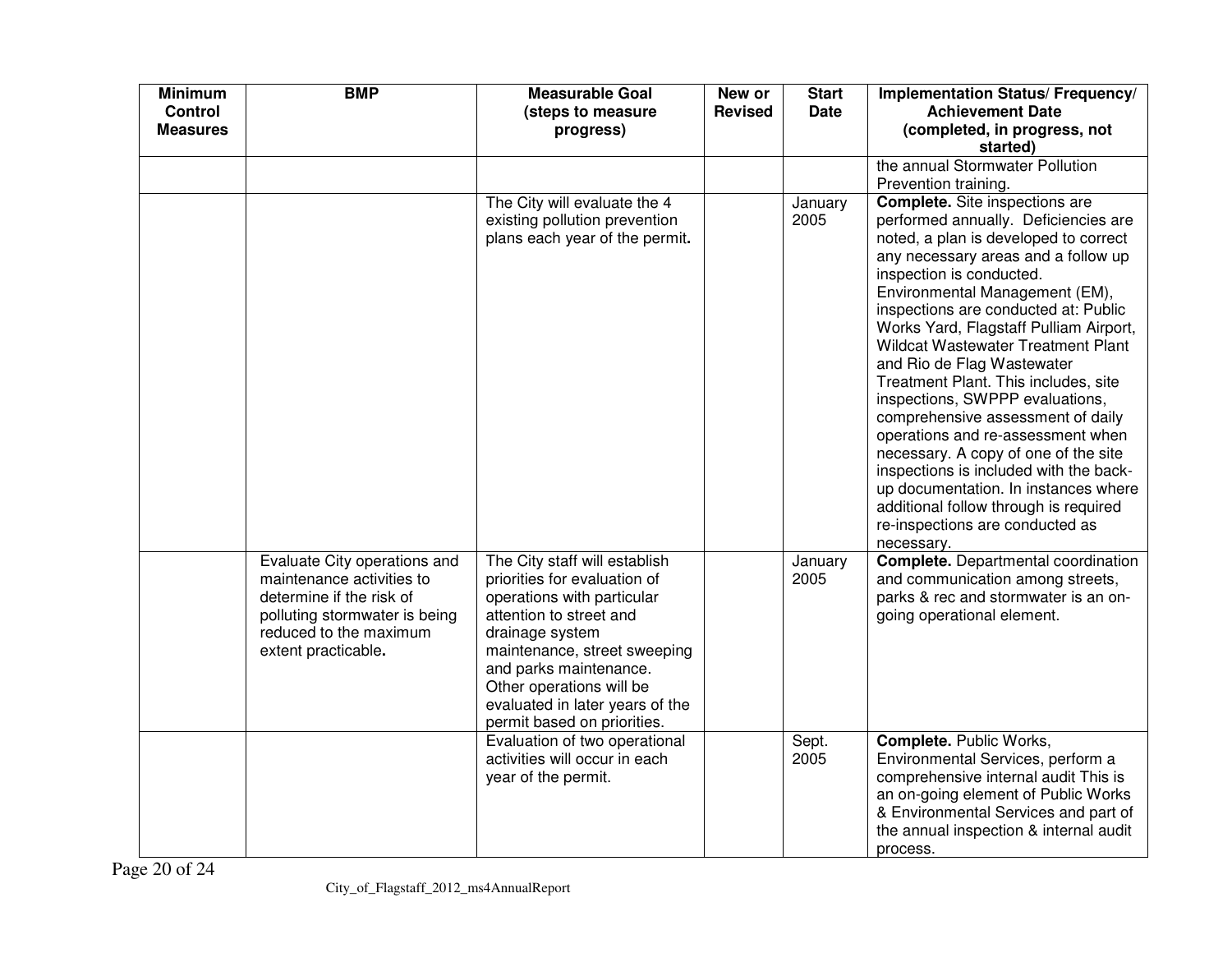| <b>Minimum</b><br><b>Control</b><br><b>Measures</b> | <b>BMP</b>                                                                                                                                                                                                                                                                                                                                                   | <b>Measurable Goal</b><br>(steps to measure<br>progress)                                                                                                                                                                                                                                                   | New or<br><b>Revised</b> | <b>Start</b><br><b>Date</b>          | Implementation Status/ Frequency/<br><b>Achievement Date</b><br>(completed, in progress, not                                                                                                                                                                                                                                                                                                                                                 |
|-----------------------------------------------------|--------------------------------------------------------------------------------------------------------------------------------------------------------------------------------------------------------------------------------------------------------------------------------------------------------------------------------------------------------------|------------------------------------------------------------------------------------------------------------------------------------------------------------------------------------------------------------------------------------------------------------------------------------------------------------|--------------------------|--------------------------------------|----------------------------------------------------------------------------------------------------------------------------------------------------------------------------------------------------------------------------------------------------------------------------------------------------------------------------------------------------------------------------------------------------------------------------------------------|
|                                                     | The City will train staff on<br>pollution prevention and<br>revised policies and                                                                                                                                                                                                                                                                             | The City will implement<br>changes in operations to<br>improve water quality and<br>stormwater runoff,<br>programming budgetary<br>impacts in the year following<br>the evaluation, on a priority<br>basis.<br>Following site evaluations and<br>changes in operations or<br>practices each year, the City |                          | <b>July 2005</b><br><b>July 2005</b> | started)<br><b>Complete.</b> A routine aspect of the<br>annual inspection is to assess & re-<br>evaluate operations, and to provide<br>recommendations for storage,<br>handling & site maintenance. This is<br>an on-going assessment & re-<br>assessment effort as well as a critical<br>budget planning element.<br><b>Complete.</b> Annual training of Public<br>Employees is conducted jointly by<br>Environmental Services & Stormwater |
|                                                     | procedures for operations and<br>maintenance activities as<br>changes are made or new<br>procedures are put into<br>action. The Environmental<br>Services Division of the<br>Public Works Department will<br>provide trainers and the City<br>will obtain training materials<br>from other communities and<br>professional organizations, as<br>appropriate. | will train appropriate staff as<br>well as new staff on practices<br>as they are implemented.                                                                                                                                                                                                              |                          |                                      | section staff. Procedural training on<br>routine operations is done within each<br>department's normal operational<br>procedures. When inspections are<br>conducted, deficiencies are noted &<br>training on proper handling and<br>procedures is immediate. Re-<br>inspection is conducted within a<br>prescribed amount of time following<br>the initial inspection.                                                                       |
|                                                     |                                                                                                                                                                                                                                                                                                                                                              | City trainers will research<br>appropriate materials needed<br>to address changes and to<br>meet needs of industrial<br>NPDES permits for SWPPP<br>implementation.                                                                                                                                         |                          | <b>July 2004</b>                     | <b>Complete.</b> During routine & annual<br>inspections staff re-evaluates the<br>program as on-going inspections are<br>completed and customizes the<br>training & handling as needed. This is<br>an on-going element of Public Works<br>& Environmental Services and part of<br>the annual inspection & audit process<br>performed by the safety committee.                                                                                |
|                                                     | The City will evaluate<br>practices in managing<br>roadways, streets, bridges,<br>highways and parking lots<br>owned or operated by the City<br>to identify impacts on water<br>quality and to prioritize any                                                                                                                                                | The City staff will establish<br>performance goals for the<br>identified services/operations.                                                                                                                                                                                                              |                          | October<br>2004                      | <b>Complete.</b> This is an on-going work<br>program element of the Public Works<br>& Environmental Services<br>departments. The streets<br>maintenance dept. maintains 634<br>lane miles of asphalt streets & 28<br>lane miles of dirt roads In addition to                                                                                                                                                                                 |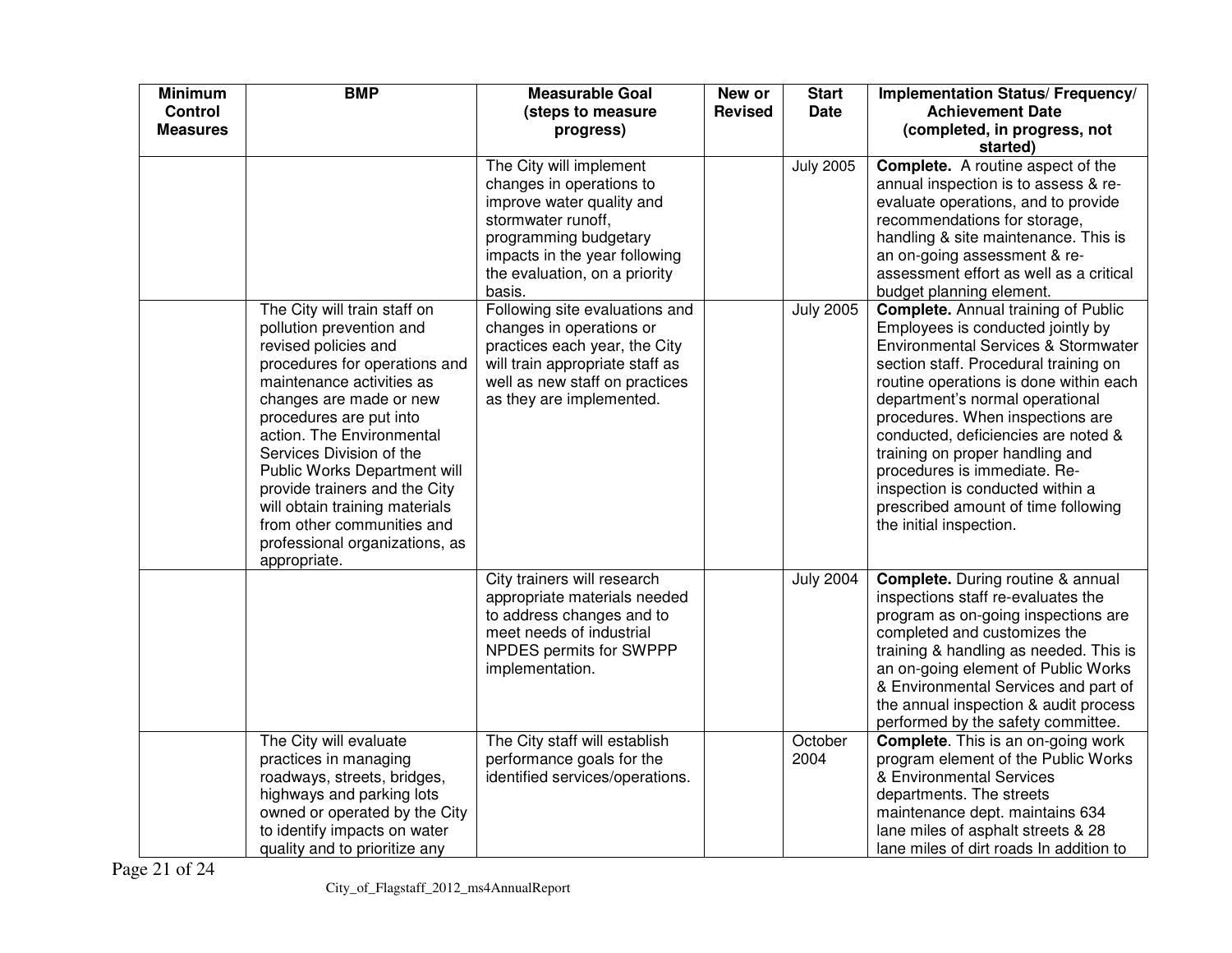| <b>Minimum</b><br><b>Control</b><br><b>Measures</b> | <b>BMP</b>                                                                                                          | <b>Measurable Goal</b><br>(steps to measure<br>progress)                                                                                                  | New or<br><b>Revised</b> | <b>Start</b><br>Date | Implementation Status/ Frequency/<br><b>Achievement Date</b><br>(completed, in progress, not<br>started)                                                                                                                                                                                                                                                                                                                                                                                                                                        |
|-----------------------------------------------------|---------------------------------------------------------------------------------------------------------------------|-----------------------------------------------------------------------------------------------------------------------------------------------------------|--------------------------|----------------------|-------------------------------------------------------------------------------------------------------------------------------------------------------------------------------------------------------------------------------------------------------------------------------------------------------------------------------------------------------------------------------------------------------------------------------------------------------------------------------------------------------------------------------------------------|
|                                                     | changes in practices of<br>maintenance or design<br>necessary to reduce or<br>eliminate discharge of<br>pollutants. |                                                                                                                                                           |                          |                      | comprehensive audits & inspections,<br>there is a site representative at each<br>facility who ensures that daily<br>operations meet the established<br>goals. This is then re-assessed and<br>evaluated as part of the annual<br>inspection process.                                                                                                                                                                                                                                                                                            |
|                                                     |                                                                                                                     | The City staff will establish a<br>team to assess current<br>practices to determine if goals<br>are met or if changes are<br>needed.                      |                          | Nov.<br>2006         | Complete. SEMS evaluates &<br>assesses practices in the<br>maintenance yard as well as in<br>streets and related activities.<br><b>Environmental Services &amp;</b><br>Sustainability have an on-going<br>dialogue with spot inspections and<br>work cooperatively with all involved<br>staff to develop effective BMP's that<br>are implemented on a daily basis.<br>There is a 3 person team that works<br>cooperatively with the site<br>administrator to ensure that goals and<br>practices are fulfilled as a part of daily<br>operations. |
|                                                     |                                                                                                                     | The City will complete<br>assessments of current<br>operational procedures and<br>make recommendations for<br>changes needed to address<br>runoff issues. |                          | <b>July 2006</b>     | <b>Complete.</b> SEMS evaluate & assess<br>practices in the maintenance yard as<br>well as in streets and related<br>activities. As spot inspections &<br>annual inspections are completed<br>recommendations are implemented<br>and scheduled as corrective action.                                                                                                                                                                                                                                                                            |
|                                                     |                                                                                                                     | Based on assessment,<br>implement changes to current<br>services to meet goals in<br>managing roadway and<br>parking systems owned by<br>the City.        |                          | Nov.<br>2006         | <b>Complete.</b> Streets & Environmental<br>Services conduct a comprehensive<br>audit & identify corrective action.<br>Implementation dates are scheduled<br>and adhered to.                                                                                                                                                                                                                                                                                                                                                                    |
|                                                     | The City will evaluate and<br>make appropriate changes if<br>needed in practices of                                 | City staff will establish a<br>review process for evaluating<br>current strategies for waste                                                              |                          | Sept.<br>2004        | Complete. Public Works performs a<br>comprehensive audit as well as plan,<br>procedure and process up-dates as                                                                                                                                                                                                                                                                                                                                                                                                                                  |

Page 22 of 24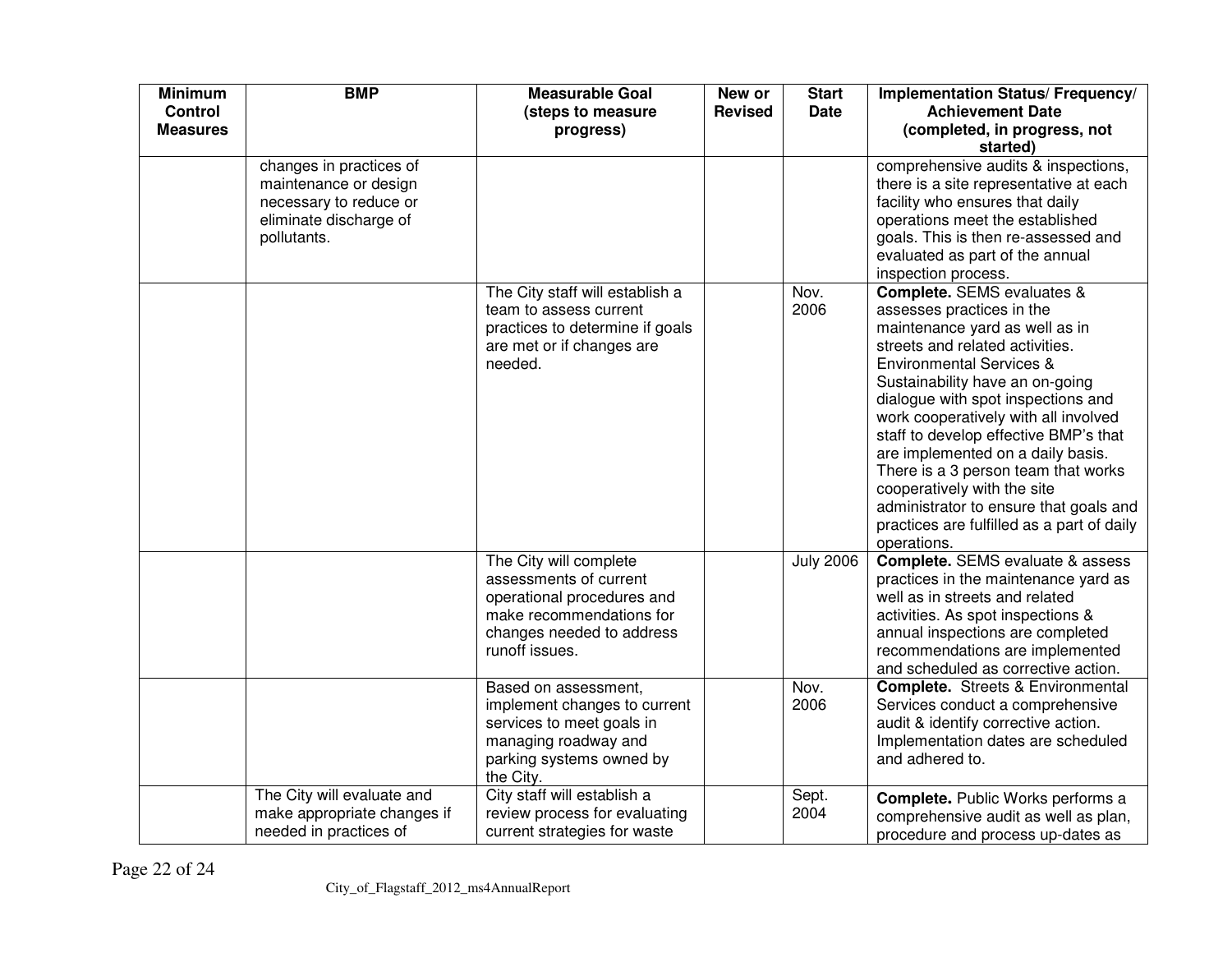| <b>Minimum</b><br><b>Control</b><br><b>Measures</b> | <b>BMP</b>                                                                                                                                                     | <b>Measurable Goal</b><br>(steps to measure<br>progress)                                        | New or<br><b>Revised</b> | <b>Start</b><br><b>Date</b> | Implementation Status/ Frequency/<br><b>Achievement Date</b><br>(completed, in progress, not<br>started)                                                                                                                                                                                                        |
|-----------------------------------------------------|----------------------------------------------------------------------------------------------------------------------------------------------------------------|-------------------------------------------------------------------------------------------------|--------------------------|-----------------------------|-----------------------------------------------------------------------------------------------------------------------------------------------------------------------------------------------------------------------------------------------------------------------------------------------------------------|
|                                                     | disposal of wastes removed<br>from the drainage system, with<br>particular emphasis on dredge<br>spoil, accumulated sediments,<br>floatables and other debris. | disposal.                                                                                       |                          |                             | needed to maintain quality standards.<br>The hazardous products specialists<br>provide valuable guidance as well as<br>disposal facilities. Goals & milestones<br>are continually evaluated.                                                                                                                    |
|                                                     |                                                                                                                                                                | Staff will assess the current<br>standard operating<br>procedures and recommend<br>changes      |                          | <b>July 2005</b>            | <b>Complete.</b> Public Works performs a<br>comprehensive audit as well as plan,<br>procedure and process up-dates as<br>needed to maintain quality standards.<br>This is an on-going element of the<br>Public Works & Environmental<br>Services joint audit program.                                           |
|                                                     |                                                                                                                                                                | City staff will Implement<br>recommendations through the<br>budget process and re-<br>evaluate. |                          | January<br>2007             | <b>Complete.</b> This is an on-going effort.<br>All recommendations, particularly<br>channel maintenance, are evaluated<br>during the budget planning process<br>through an evaluation of services<br>provided in the prior fiscal year and<br>estimation of services required in the<br>up-coming fiscal year. |

Note: If you have developed a stormwater ordinance during the last reporting period, include a description or citation of the ordinance, or simply attach a copy of the ordinance.

# **D. Certification**

I certify under penalty of law that this document and all attachments were prepared under my direction or supervision in accordance with a system designed to assure that qualified personnel properly gathered and evaluated the information submitted. Based on my inquiry of the person or persons who manage the system, or those persons directly responsible for gathering the information, the information submitted is, to the best of my knowledge and belief, true, accurate, and complete. I am aware that there are significant penalties for submitting false information, including the possibility of fine and imprisonment for knowing violations.